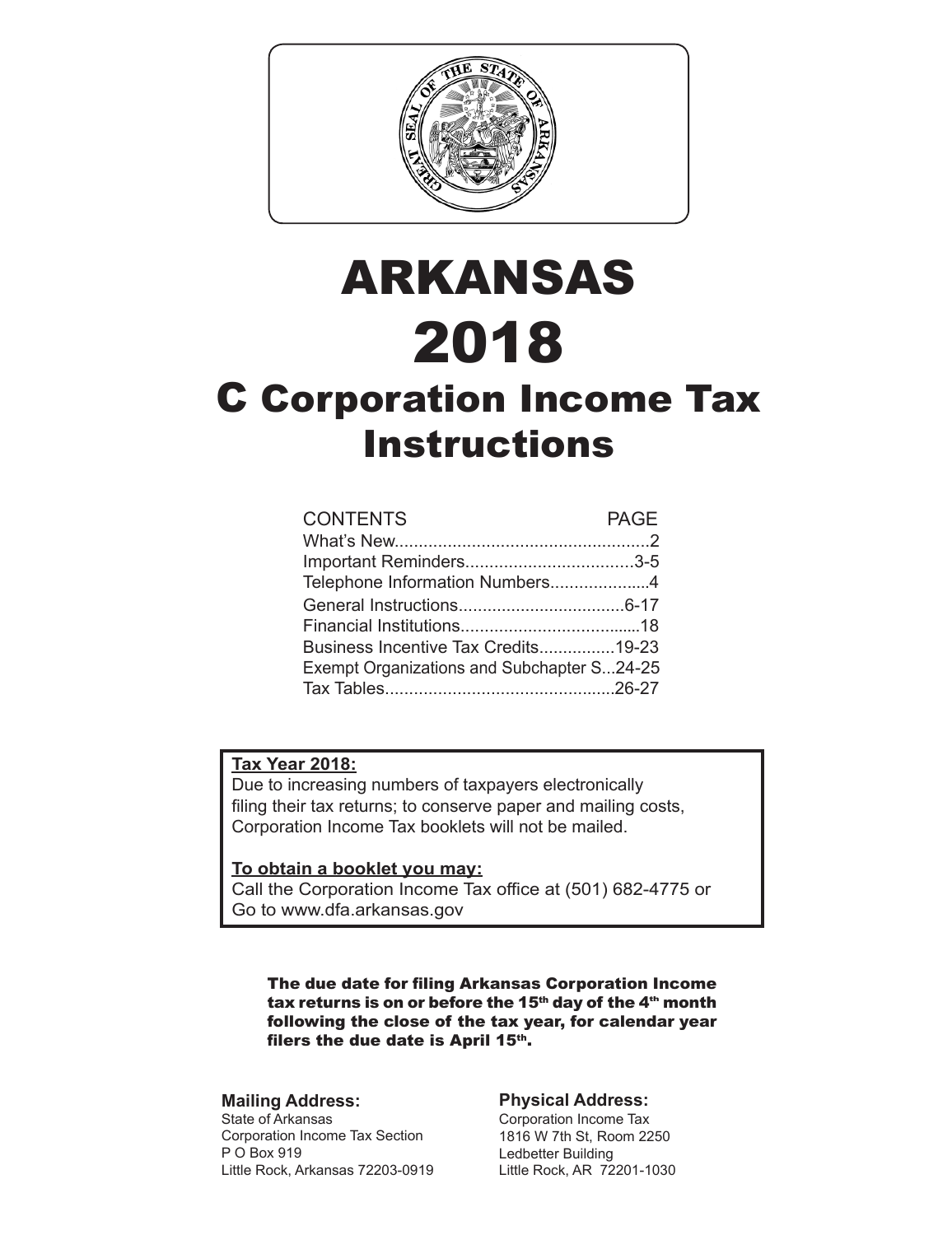### WHAT'S NEW for 2018 C Booklet

#### **NOTE: THE FOLLOWING IS A BRIEF DESCRIPTION OF EACH ACT AND IS NOT INTENDED TO REPLACE A CAREFUL READING OF THE ACT IN ITS ENTIRETY.**

Act 434 of 2017 amends ACA 26-51-409(b) to require a corporation filing a federal Subchapter S income tax return to file an Arkansas Subchapter S income tax return. ACA 26-51-413(b) is repealed. Federal Subchapter S corporations will no longer be allowed to file Arkansas C corporation income tax returns for tax years beginning on or after January 1, 2018. Overpayments made for 2017 estimate payments or 2018 Estimated Credit Carryforwards will be applied to Composite Accounts, Withholding or refunded but will not be applied to Individual Accounts. Effective for tax years beginning on and after January 1, 2018.

Act 482 of 2017 amends ACA 26-51-802(c) to require that Partnership income be determined for state income tax purposes by using an apportionment method. Partners will continue to allocate partnership income. Effective for tax years beginning on and after January 1, 2018.

Act 760 of 2017 amends ACA 26-51-919(a)(2), (b)(l)(A)(i), (c)(5)(A) and (d) for the income tax withholding requirements for members or owners of a pass-through entity to require withholding on corporate partners and to allow corporations to participate in composite returns. Effective for tax years beginning on and after January 1, 2018.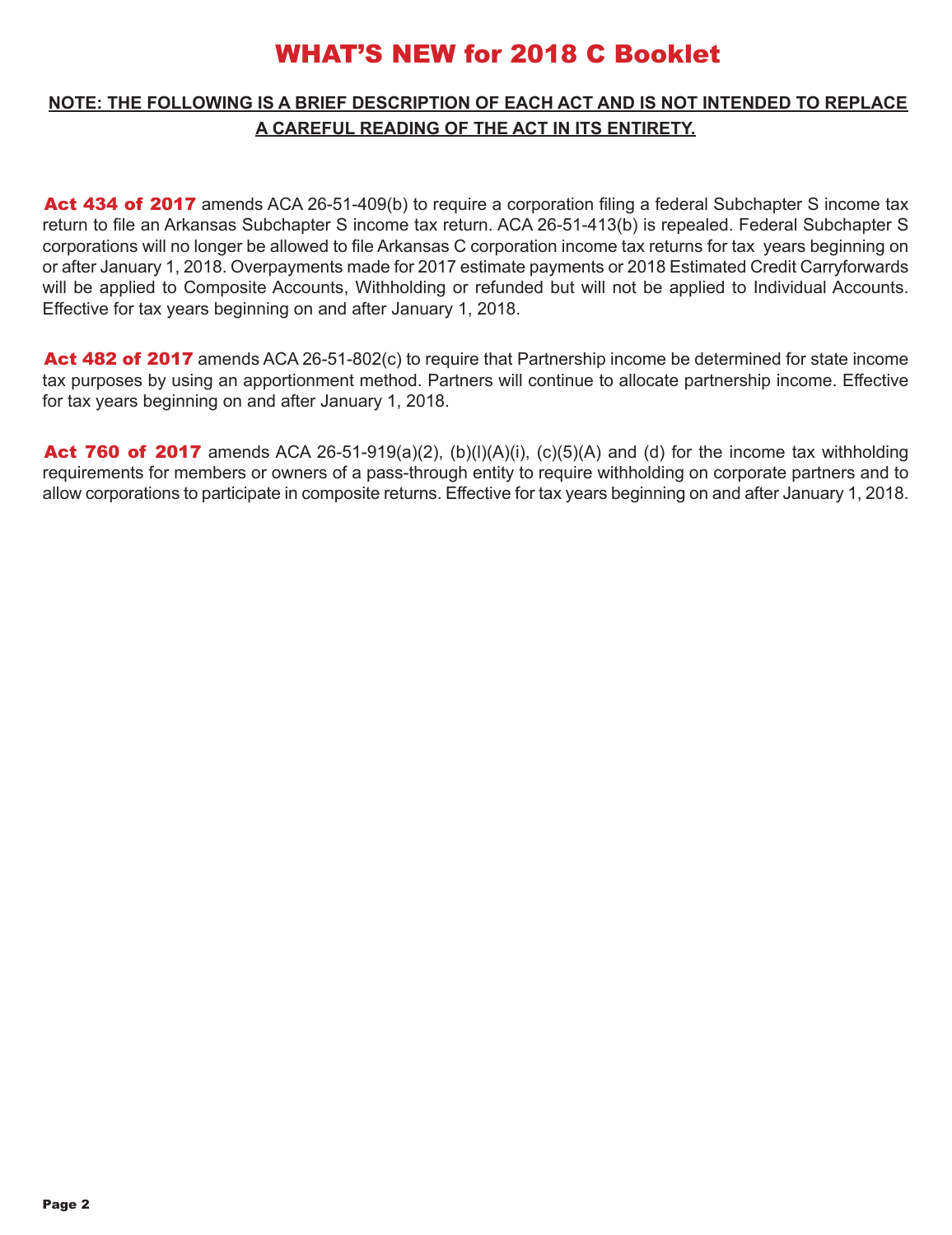### IMPORTANT REMINDERS FOR 2018

Act 48 of 2017 provides that Arkansas corporate income tax returns be filed by April 15<sup>th</sup> for calendar years beginning on and after January 1, 2016, and the  $15<sup>th</sup>$  day of the 4<sup>th</sup> month following the end of the tax year for all fiscal year returns. The Extension due date will be October 15<sup>th</sup> for calendar year filers.

AR1155, Arkansas Request for Extension now contains a Corporation Extension Payment Voucher included on the form to be used only with the Arkansas Extension form. This form must be used for any tax years beginning January 1, 2018.

AR1100-WH is a new form for 2017 and following years which corresponds with Line 36 on Form AR1100CT for corporations to report withholding tax paid on their behalf by partnerships and will need to be included with Form AR1100CT. For calendar filers it will be effective for January 1, 2018.

For tax years beginning on or after January 1, 2010 the AR1100CTX, Arkansas Amended Return form was removed. An Arkansas Amended Return will be filed on the AR1100CT by checking the appropriate box as filing an Amended Return. Taxpayers should use AR1100CTX for tax years 2009 and prior. A copy of the corporation's Federal Amended Return or IRS audit report or an explanation for filing the Arkansas Amended Return should be attached to the AR1100CT.

To correctly process the Corporation's return it is essential that every applicable line and space on Form AR1100CT and related schedules be typed or printed including tax year, corporation name, address, city, state, zip code, telephone number, FEIN (Federal Employer Identification Number), date of incorporation, federal business code (NAICS business code used on the federal return), date began business in Arkansas, and filing status (check one box only). If consolidated box 4 is checked, you must also indicate number of entities in Arkansas in the space immediately to the right of Filing Status 4 description.

**Consolidated filers must complete a Form AR1100CT (with Schedule A if applicable) for each corporate entity and a separate Form AR1100CT**  for the consolidated group. If Filing Status 4 is checked, do not check any other filing status box. An Arkansas consolidated group with its members having business activity only within Arkansas must check the box for Filing Status 4.

**To correctly process Corporate Income Tax payments, use the AR1100ESCT for Estimate payments and AR1100CTV for Corporate Income Tax payments. For Composite payments use the AR1000CRES for Estimate payments and AR1000CRV for Composite return tax payments.**

**For faster processing of a refund warrant the taxpayer wants applied to the next year's estimate payment, please do not write VOID on the warrant. Return it to our office with a written request asking that it be applied and to which tax year.** 

#### **ATAP - Arkansas Taxpayer Access Point**

Arkansas Taxpayer Access Point (ATAP) is available for the filing of most Arkansas Corporation Income Tax returns and tax payments. Federal returns and other required schedules must be attached with the ATAP filing or mailed separately to the Corporation Income Tax Section. They may be provided on CD, in PDF, or in paper form. The secure online filing, managing and payment options of ATAP are available at **www. atap.arkansas.gov.** Taxpayers and their authorized representatives will be able to view and manage their Corporation Income Tax activity including other tax activity such as Individual Income Tax, Sales Tax, Withholding Tax and other taxes administered by DFA. Accountants and attorneys must obtain permission from their clients to access and view their client's accounts.

ATAP is a web-based service that will give taxpayers, or their designated representative,online access to their tax accounts and offers the following services:

Register a business, file a return on-line, file a return using XML return upload, change a name, change an address, amend a return, make a payment, store banking information for use during payment submission, view tax period financial information (tax, penalty, interest, credits, balance, etc.), view payments received, view recent account activity, view correspondence from the department.

ATAP allows taxpayers to access their following accounts online: Corporation Income Tax, Sales and Use Tax, Withholding Tax, Motor Fuels Tax, Natural Gas Tax, Severance Tax, Individual Income Tax.

If you are currently enrolled with our online systems to either make payments or file a return electronically, you will need to sign up in ATAP to take advantage of the enhanced services.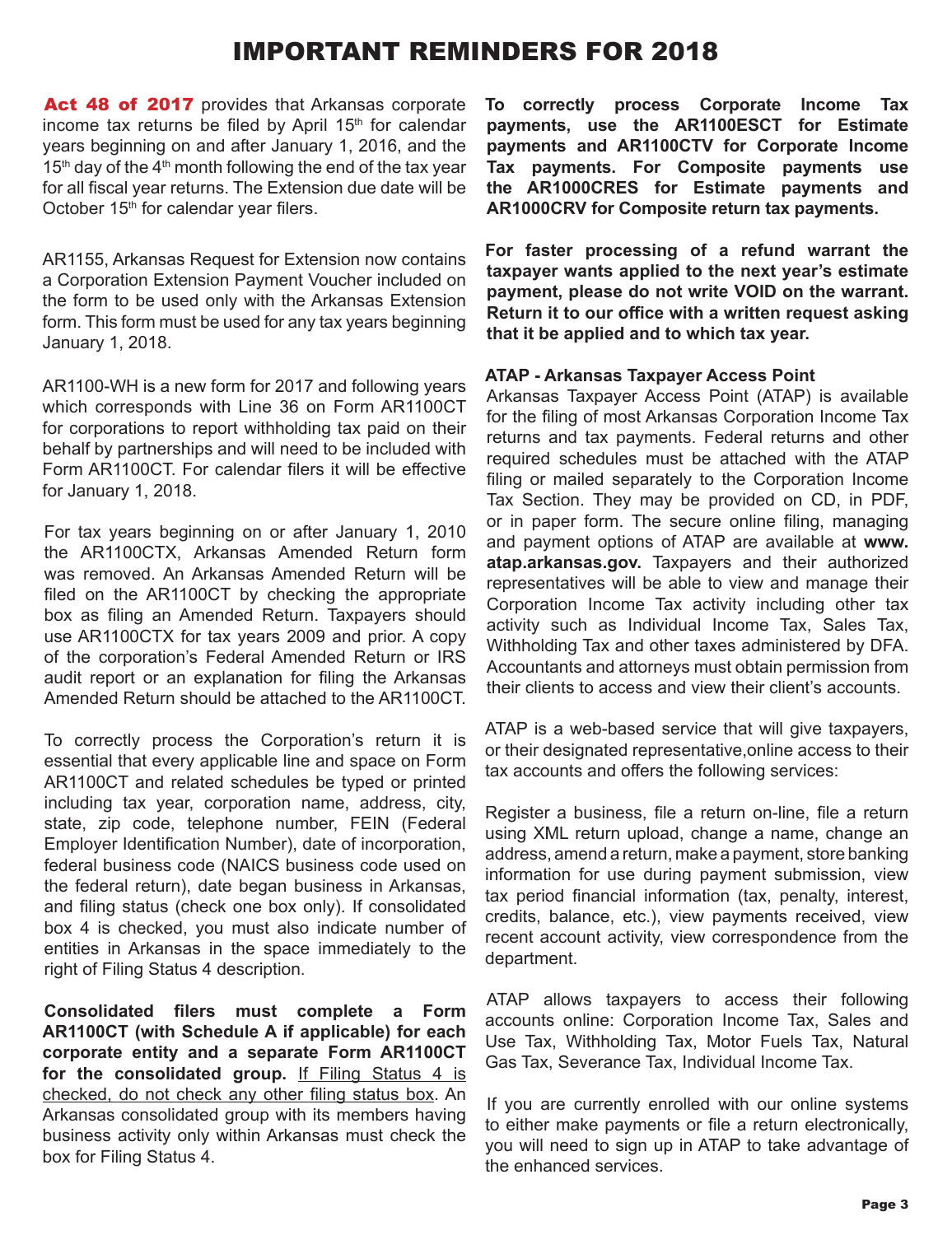To correctly process payments on ATAP, make sure you are choosing the correct type of payment and applying it to the correct tax year.

**Instructions for E-Filing corporate income tax returns are posted at www.dfa.arkansas.gov. The Federal Return must be attached to the Arkansas E-File return.**

#### **Privately Designed Tax Forms**

Computer generated substitute tax forms are not acceptable unless the computer generated form is approved (in advance of use) by the Manager of the Income Tax Processing Section.

The 2018 Corporation Income Tax Instructions and most of the commonly requested forms are now on the internet. The instructions and forms may be viewed or downloaded from the following address:**www.dfa. arkansas.gov.** The website will also have prior year income tax instructions and forms, regulations and frequently asked questions.

For questions or comments you may contact the Corporation Income Tax Section through E-Mail at Corporation.Income@dfa.arkansas.gov, or call:

> General Information:(501) 682-4775 Fax Number: (501) 682-7114

The physical location for this section is:

 Corporation Income Tax Section Ledbetter Building, Room 2250 1816 West 7th Street Little Rock, AR 72201-1030

The mailing address is:

 Corporation Income Tax Section P O Box 919 Little Rock, AR 72203-0919

#### **PLEASE DO NOT STAPLE RETURNS, SCHEDULES OR OTHER ATTACHMENTS.**

**The Arkansas Corporation Income Tax Return must be organized as follows:** 

#### **Other than Filing Status 4 Filers:**

- Arkansas Form AR1100CT (front) (Must be signed on Schedule A, page 2)
- Arkansas Form AR1100CT Schedule A, if applicable
- Arkansas Schedule of Check-Off Contributions, Form AR1100CO if applicable
- Arkansas approved extension, if applicable
- Arkansas Reconciliation Schedule, AR1100REC
- **Business Incentive Tax Credit Certificates**  (originals), if any, Schedule AR1100BIC if applicable. (Filing Status 1 Only)
- All other schedules pertaining to the Arkansas return
- Copy of Federal return with supporting schedules

Corporations with Filing Status 2 must complete Schedule A (Apportionment Schedule).

#### **Filing Status 4 Filers:**

- Arkansas Form AR1100CT (page 1 only) for Group (Must be signed on Schedule A, page 2)
- Arkansas Form AR1100CT for each entity (including parent) within the Group, and Schedule A, if applicable
- Arkansas Schedule of check-off Contributions, form AR1100CO, if applicable
- Arkansas approved extension, if applicable
- Arkansas Reconcilation Schedule, Form AR1100REC
- **•** Business incentive Tax Credit Certificate (original) if any, Form AR1100BIC, if applicable
- All other schedules pertaining to Arkansas Return
- Copy of Federal Return with supporting schedules

Corporations with Filing Status 4 (Consolidated Return) must complete a separate AR1100CT and Schedule A, if applicable, for each member with gross income from sources within Arkansas and consolidate the applicable taxable income on a Consolidated Group AR1100CT, and attach a copy of the Federal return. Each member's Arkansas Business Incentive Tax Credit may be combined to reduce the consolidated group's total tax liability without separate entity restrictions except for the Arkansas Economic Development Credit and ArkPlus Credit. Contribution limits are calculated on a separate corporation basis for consolidated filers.

All percentages used in determining the apportionment factor on Schedule A must be calculated to 6 places to the right of the decimal (example 35.333452%).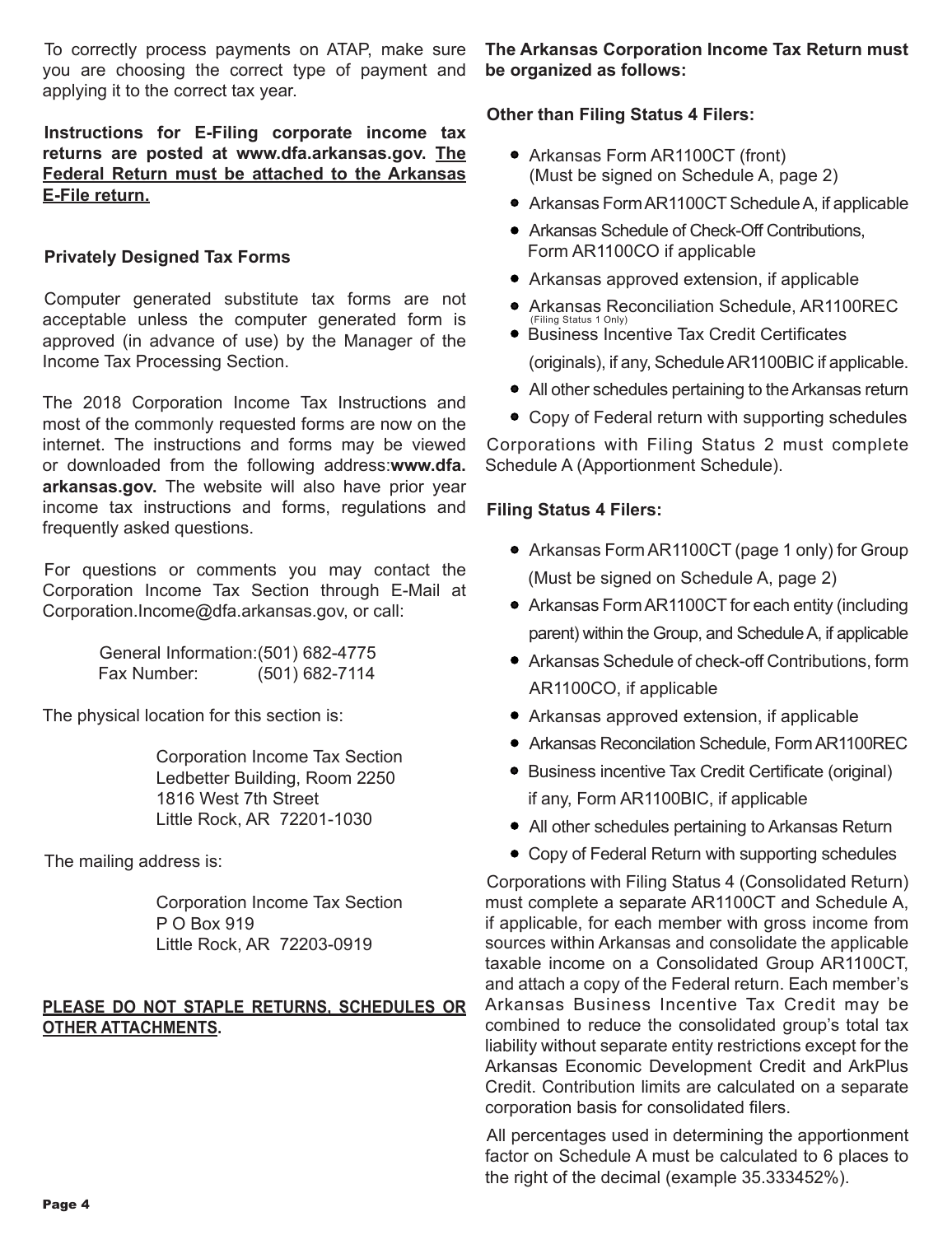#### **Estimated Tax Requirements**

**ACA 26-51-911(c)(1)** and **ACA 26-51-913(a)(2)** adopt federal due dates for making declarations of estimated Arkansas income tax. Arkansas taxpayers are required to file an Estimated Declaration when their liability exceeds \$1,000. The AR1100ESCT, Estimate Payment Vouchers 1 through 4 and Extension Voucher 5 for tax year 2019 are not included in these instructions. You will find them at our website, **www.dfa.arkansas.gov.**  Filling the forms out online will automatically fill in the taxpayer information and provide the appropriate scan line needed for proper processing.

To make sure payments are processed correctly, please use the correct payment voucher. Use the AR1100ESCT Vouchers for Corporation Income tax payments and for Individual Composite payments use the AR1000CRES vouchers.

**ACA 26-19-106** provides that a corporation with an estimated quarterly income tax liability equal to or greater than \$20,000.00 must pay the estimated quarterly income tax due by electronic funds transfer (Refer to General Instructions). Corporations that underestimate their corporate tax liability must calculate any penalty due as applicable, on Part 2 of Form AR2220, and enter the penalty amount on page 1, Line 45 of Form AR1100CT. Enter the numerical exception from Part 3 in the box on Line 45 if applicable.

If a corporation is required to remit Arkansas estimated corporation income tax payments through the Electronic Funds Transfer (EFT) method, **ACA 26- 19-107** authorizes the assessment of an EFT penalty equal to five percent (5%) based on the amount of taxes due. Taxpayers who are required to pay by EFT will be notified in writing by the Department. **The Form EFT-CT is no longer used to register for EFT payments. You will find current instructions at www.dfa.arkansas. gov/offices/exciseTax/salesanduse/Documents/ ACHCreditinstructions.pdf or by calling Excise Tax at (501) 682-7105.**

#### **Copy of Federal Return is Required**

**ACA 26-51-806(d)(1)** requires a completed copy of corporation's Federal Corporate Income Tax Return, Form 1120, 1120S or other form, including all schedules and documents, be attached to the Arkansas "C" Corporation Income Tax Return, Form AR1100CT. "The Federal return may be submitted by CD, PDF, or TIF format" or attached in paper form.

#### **Signatures and Verification**

The return must be signed by a corporate officer in the space provided on the bottom of Schedule A, page 2 of Form AR1100CT. The return of a foreign corporation having an agent in the State may be sworn to by such agent. If receivers, trustees in bankruptcy, or assignees are operating the property or business of the corporation, such receivers, trustees, or assignees shall sign the return for such corporation under certification. The return must be signed in the space provided on the bottom of Schedule A, page 2 of Form AR1100CT. For consolidated returns, only the group Form AR1100CT, Schedule A, page 2, must be signed. Refer to General Instructions.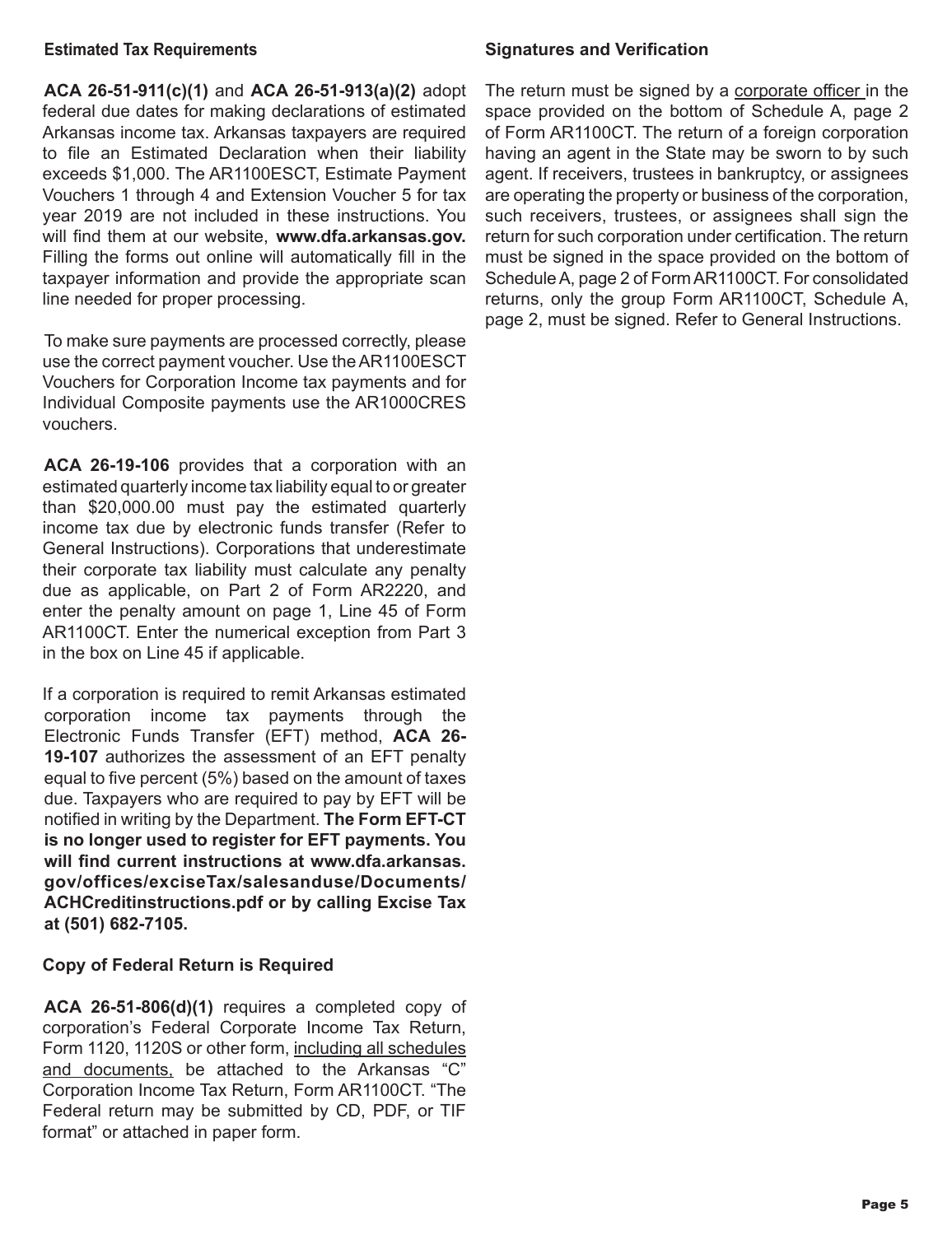### 2018 State of Arkansas Domestic and Foreign Income Tax General Instructions

#### **Who Must File**

Every corporation organized or registered under the laws of this State, or having income from Arkansas sources as defined in **ACA 26-51-205** must file an income tax return. Consolidated returns are permitted under certain conditions. D.I.S.C and F.S.C. Corporations are treated as regular business corporations. Business corporations, D.I.S.C and F.S.C. Corporations should use Arkansas Form AR1100CT. Small business "S" corporations must use Form AR1100S. Financial institutions must check the appropriate filing status box on the Form AR1100CT or AR1100S. A pass-through entity filing as an LLC or Partnership or other pass-through entity electing to file as a corporation should check the box on Form AR1100CT. **(Refer to ACA 4-32-1313 or ACA 26-51-802.)**

#### **Consolidated Returns**

All corporations that are eligible members of an affiliated group filing a Federal Consolidated corporation income tax return may elect to file an Arkansas Consolidated income tax return. However, only corporations in the affiliated group that have gross income from sources within the State that is subject to Arkansas income tax are eligible to file consolidated income tax returns in Arkansas. An Arkansas consolidated group with its members having business activity only within Arkansas must check the box for Filing Status 4.

In computing Arkansas consolidated taxable income or loss to which the tax rate is applied, the separate net income or loss of each corporation that is entitled to be included in the affiliated group will be included in the consolidated net income or loss to the extent that its net income or loss is separately apportioned or allocated to Arkansas. All corporations in the affiliated group that are eligible to file an Arkansas Consolidated corporation income tax return must consent to, and join in, the filing of the return prior to the last day for filing. The filing of the consolidated return will be considered as consent of each eligible corporation in the affiliated group.

Corporations with Filing Status 4 (Consolidated Return) must complete a separate Form AR1100CT reflecting taxable income before intercompany eliminations and adjustments, and Schedule A, if multistate, for each member with gross income from sources within Arkansas. Each member's separate net income or loss must be consolidated on a group Form AR1100CT beginning on Line 30. Schedule A should not be completed for the consolidated group, but must be included for signature

by a corporate officer. **A complete copy of the Federal return must be attached**. **A schedule listing each intercompany elimination and adjustment, identifying the entity by FEIN to which it applies must be submitted if this information is not clearly shown on the Federal return.**

#### **Time and Place For Filing**

**Arkansas adopted a new due date for Corporate Income tax returns for tax years beginning on or after January 1, 2016**. Arkansas Corporate Income Tax Returns are now due the  $15<sup>th</sup>$  day of the  $4<sup>th</sup>$  month following the end of the tax year. This includes short tax years. Cooperative Association returns are due on or before the 15<sup>th</sup> day of the 9<sup>th</sup> month following the close of the tax year. Exempt organizations are due on the  $15<sup>th</sup>$ day of the  $5<sup>th</sup>$  month. Forms must be filed with the:

> Department of Finance and Administration Corporation Income Tax Section P O Box 919 Little Rock, AR 72203-0919

#### **Extensions of Time for Filing**

If you have received an automatic Federal extension (Form 7004), the time for filing your Arkansas Corporation Income Tax Return shall be extended until the due date of your federal return. When filing the Arkansas AR1100CT, check the box at the top indicating that the Federal Extension Form 7004 **and/or** Arkansas Extension Form AR1155 has been filed and file the Arkansas return on or before the extended due date. It is no longer necessary to include a copy of the Federal Form 7004. To request an initial Arkansas extension of 180 days from the original Arkansas return due date **or** an Arkansas extension of 60 days beyond the automatic federal extension due date, complete and mail Arkansas Form AR1155, by the federal extended due date or, if applicable, the Arkansas extended due date to the Corporation Income Tax Section. **If you have an automatic federal extension and do not want to request an additional 60 day Arkansas extension, you do not fill out the Form AR1155. Extensions using Form AR1155 are only available for the filing of original returns.** Approved Arkansas extension(s) must be attached to the Arkansas income tax return when it is filed. Submit payment with the AR1155 Voucher that is attached to the form **only** if you are requesting an Arkansas Extension, unless paying by EFT method.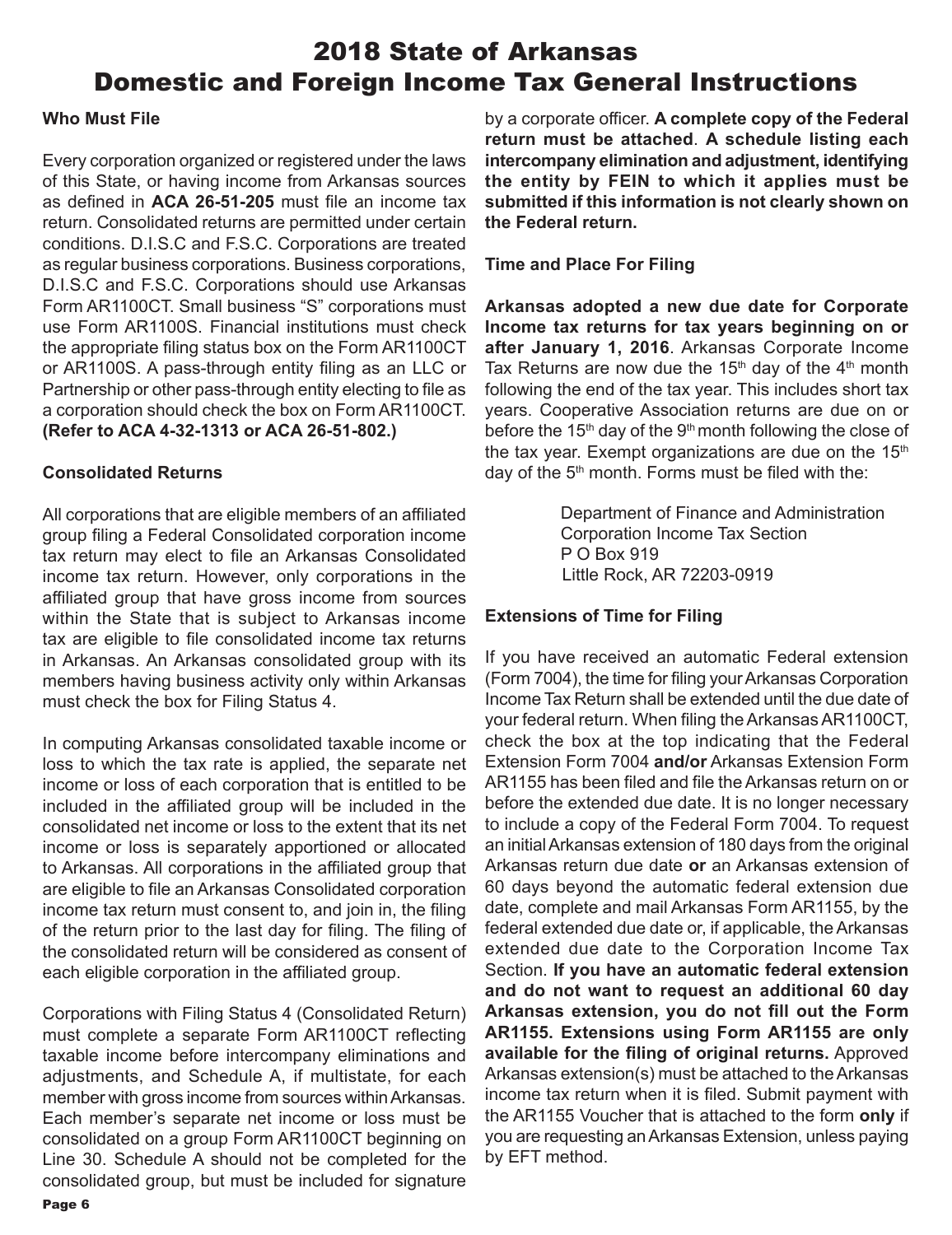#### **Amended Returns**

The Amended Form AR1100CTX is not included in the 2018 C Corporation Income Tax Instructions. Taxpayers filing a 2018 tax year amended return must file on the 2018 Form AR1100CT and check the Amended Return box at the top of the form. Amended returns for tax year 2009 and prior tax years must be filed on the 2009 Form AR1100CTX. Arkansas amended returns must be filed within three (3) years from date of filing the original return or two (2) years from date of payment of tax on the original return, whichever is later, except when required to report the final results of an IRS audit. A copy of the corporation's federal amended return or IRS audit report must be attached to the Arkansas amended return. Refund requests must be filed on the amended return. Attach schedules and an explanation for filing the Arkansas amended return to the AR1100CT. If multistate, attach amended apportionment schedule. If consolidated, attach separate company amended AR1100CT with amended apportionment schedule, if applicable. Interest at 10% per annum will be computed on a daily rate of .00027397 from the original return due date to date amended return is filed and the tax is paid.

#### **Report of Change in Federal Taxable Income**

An agreed Revenue Agent's Report (RAR) must be reported on an amended return using the appropriate Form AR1100CT or AR1100CTX, (refer to Amended Return instructions). The RAR must be reported to this State within 180 days after the receipt of the RAR or supplemental report reflecting correct net income of taxpayer. ACA 26-18-306(b)(1-3) states that a refund shall not be paid if the amended return is filed on or after the 181<sup>st</sup> day following receipt of the notice from the IRS. Any additional tax and interest must be paid with the amended return or a refund must be requested on an amended return if applicable. Statute of limitations will remain open for three (3) years for assessment of tax if a taxpayer fails to disclose Federal Revenue Agent's Report.

#### **Period Covered**

A taxpayer must calculate his Arkansas income tax liability using the same income year for Arkansas income tax purposes as used for Federal income tax purposes **(ACA 26-51-402)**. **Arkansas Regulation 1.26-51-102(17)(B)** states, A fractional part of a year (short tax year) means a period of less than twelve (12) months. If a short tax year ends on or before the  $15<sup>th</sup>$  day of the month, then the short tax year shall be deemed to have ended on the last day of the previous month. If a short tax year ends on or after the  $16<sup>th</sup>$  of the month, the the short tax year shall be deemed to have ended on the last day of the current month.

#### **Filing Declaration of Estimated Income Tax**

Every taxpayer who can expect to owe Arkansas income tax in excess of \$1,000 must make a declaration and timely pay the estimated tax in equal installments. The declaration shall be filed with the commissioner on or before the 15<sup>th</sup> day of the 4<sup>th</sup> month of the tax year of the taxpayer. Taxpayers whose income from farming for the tax year can reasonably be expected to amount to at least two-thirds (2/3) of the total gross income from all sources for the tax year may file such declaration and pay the estimated tax on or before the 15<sup>th</sup> day of the 2<sup>nd</sup> month after the close of the tax year or the taxpayer may file an income tax return and pay the tax on or before the  $15<sup>th</sup>$  day of the 4<sup>th</sup> month after the close of the tax year. To avoid penalty, all other taxpayers must pay quarterly estimates on or before the 15<sup>th</sup> day of the 4<sup>th</sup> month, 6<sup>th</sup> month,  $9<sup>th</sup>$  month and 12<sup>th</sup> month of the tax year. The Form AR1100ESCT, Estimate payment vouchers 1 through 4 and Extension payment voucher 5 are not included in these instructions. Filling out the forms on our website, **www.dfa.arkansas.gov.** will automatically fill in the taxpayer information and provide the appropriate scan line needed for proper processing.

Corporations may remit estimated and extension corporation income tax payments through ATAP (Refer to **www.atap.arkansas.gov** for instructions).

If the Director determines that a corporation's estimated quarterly Arkansas income tax liability exceeds \$20,000.00, the corporation is required to pay the estimated quarterly income tax payments due by electronic funds transfer (EFT). The EFT must be made no later than the day before each quarterly due date. If the corporation timely pays the estimated quarterly income tax payments by EFT, the corporation is not required to file a quarterly estimated income tax voucher. If a taxpayer is required to submit estimate payments by EFT, a letter will be sent by DFA notifying the taxpayer of the requirement.

#### **Accounting Methods**

A taxpayer must calculate his Arkansas income tax liability using the same accounting method for Arkansas income tax purposes as used for Federal income tax purposes. If a corporation changes its accounting method, attach a copy of any certification or approval received from the Internal Revenue Service authorizing the change of accounting method to the corporation's Arkansas return. **(ACA 26-51-401)**.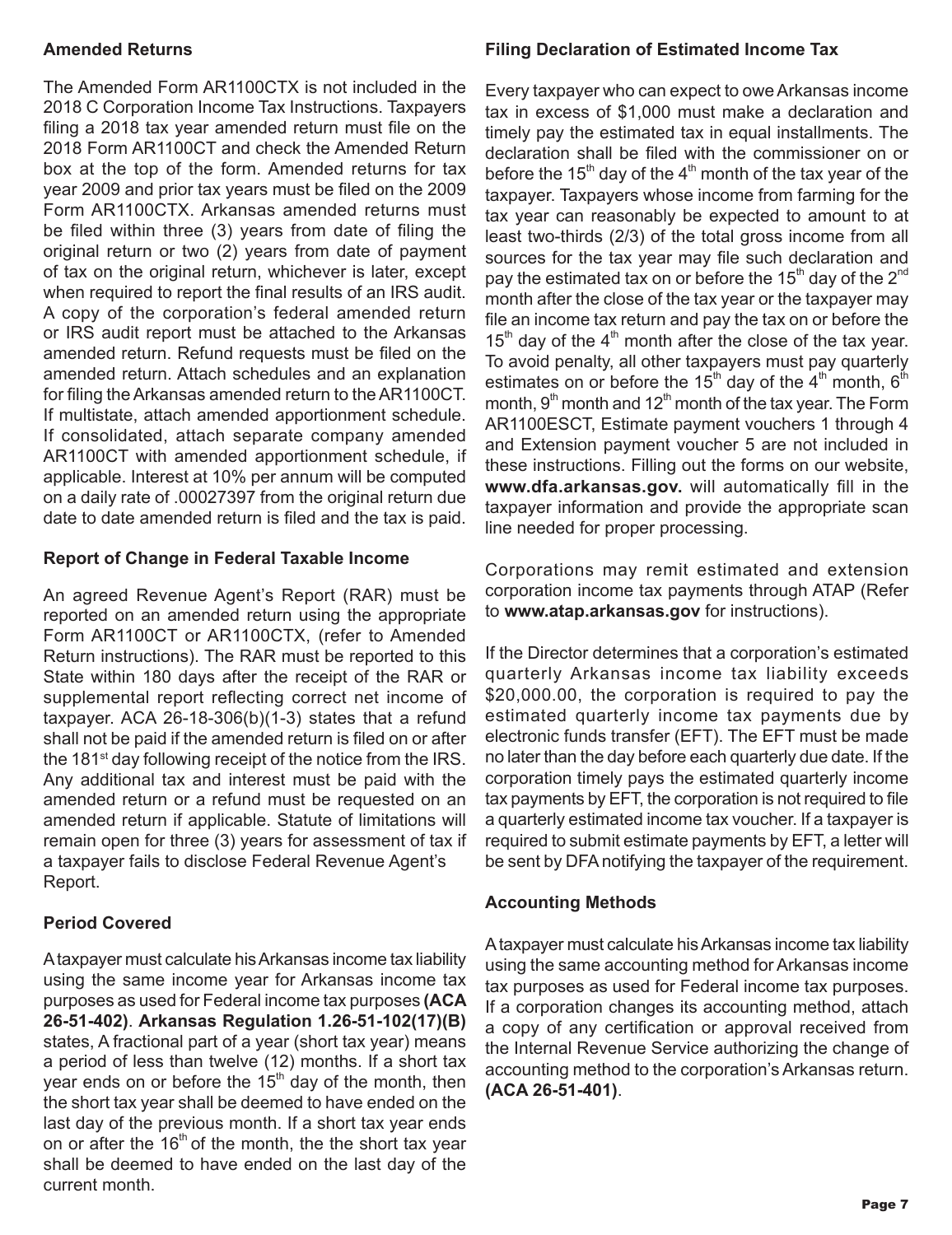#### **Payment of Taxes**

The tax should be paid by attaching to the return a check or money order payable to the order of "Department of Finance & Administration." Enclose proper payment voucher with all remittance checks and write the corporation's FEIN or CIT account ID number and the tax year on the check. Payments with returns **may not** be made by EFT. Tax due on returns may be paid through ATAP. **(Refer to www.atap.arkansas.gov.) To avoid interest and/or penalty the tax must be paid in full by the original return due date, which is the 15th day of the 4th month after the close of the corporation's tax year. An approved federal and/ or state extension, which allows the corporation's return to be filed on or before the approved extended due date, does not extend the time period to pay the tax due in full. Interest and/or penalty will be assessed on any tax due paid after the original return due date as referenced above. Payments with a return should include the AR1100CTV payment voucher for Corporation Income tax payments and the AR1000CRV for Individual Income tax.**

Do not send cash by mail, nor pay in person, except at the:

> Corporation Income Tax Section Department of Finance and Administration Ledbetter Building, Room 2250 1816 West 7th Street Little Rock, AR 72201-1030

#### **Penalties and Interest**

The following penalties shall be imposed:(ACA 26-18- 208)

- Failure to file timely 5% per month not to exceed 35%.
- Failure to make timely remittance 5% per month not to exceed 35%.
- Underestimate penalty 10% of the amount of the underestimate.
- Failure to file return \$50.00.
- Failure to make required EFT payment 5% of the tax due.
- $\bullet$  Incomplete electronic payment -10% of the amount of the draft or \$20.00, whichever is greater.
- Failure to Comply \$50.00.

If any part of any deficiency or tax liability is due to negligence or intentional disregard of rules and regulations, a penalty of 10% of the total amount shall

be added. Any part of any deficiency determined to be due to fraud shall be subject to a 50% penalty. Interest at the rate of 10% per annum shall be assessed on all tax deficiencies. **Interest will be computed using a daily**  rate of .00027397 from the 15<sup>th</sup> day of the 4<sup>th</sup> month **after the close of the tax year until the date the tax is paid.**

#### **Balance Sheets**

The balance sheet submitted with the return should be prepared from the books and should agree therewith. If there are any differences between current year beginning and prior year ending balance sheets, submit schedule of reconciliation with the return. All corporations engaged in an interstate and intrastate trade or business and reporting to the Surface Transportation Board or to any national, state, municipal or other public officer, may submit copies of their balance sheet, prescribed by said Board, national, state or municipal authorities, as of the beginning and end of the taxable year.

### **Specific Line Instructions for Page 1 of AR1100CT**

**Line 7-Gross Sales:** Enter the gross sales, less goods returned and any allowances or discounts from the sale price.

**Line 8-Less Cost of Goods Sold:** Enter the cost of goods sold. If the production, purchase, or sale of merchandise is an income producing factor in the trade or business, inventories of merchandise on hand should be taken at the beginning and end of the taxable year, which may be valued at cost or market, whichever is lower. Explain fully the method used. In case the inventories reported on the return do not agree with those shown on the balance sheet, attach a statement explaining how the difference occurred.

**Line 9-Gross Profit:** Enter the gross profit which is obtained by deducting Line 8 from Line 7.

**Line 10-Dividends:** Enter taxable dividends only. Dividends from 80% or greater directly owned subsidiaries are exempt.

**Line 11-Taxable Interest:** Enter interest income taxable in Arkansas. Enter amounts received or credited as interest to the corporation during the tax year on bank deposits, C.D.'s, notes, mortgages, corporation bonds, taxable U.S. interest and all other interest including interest on out-of-state municipal bonds (out-of-state municipal bonds are taxable in Arkansas). **Attach schedule to the Arkansas return identifying each U.S. Agency or political subdivision of Arkansas**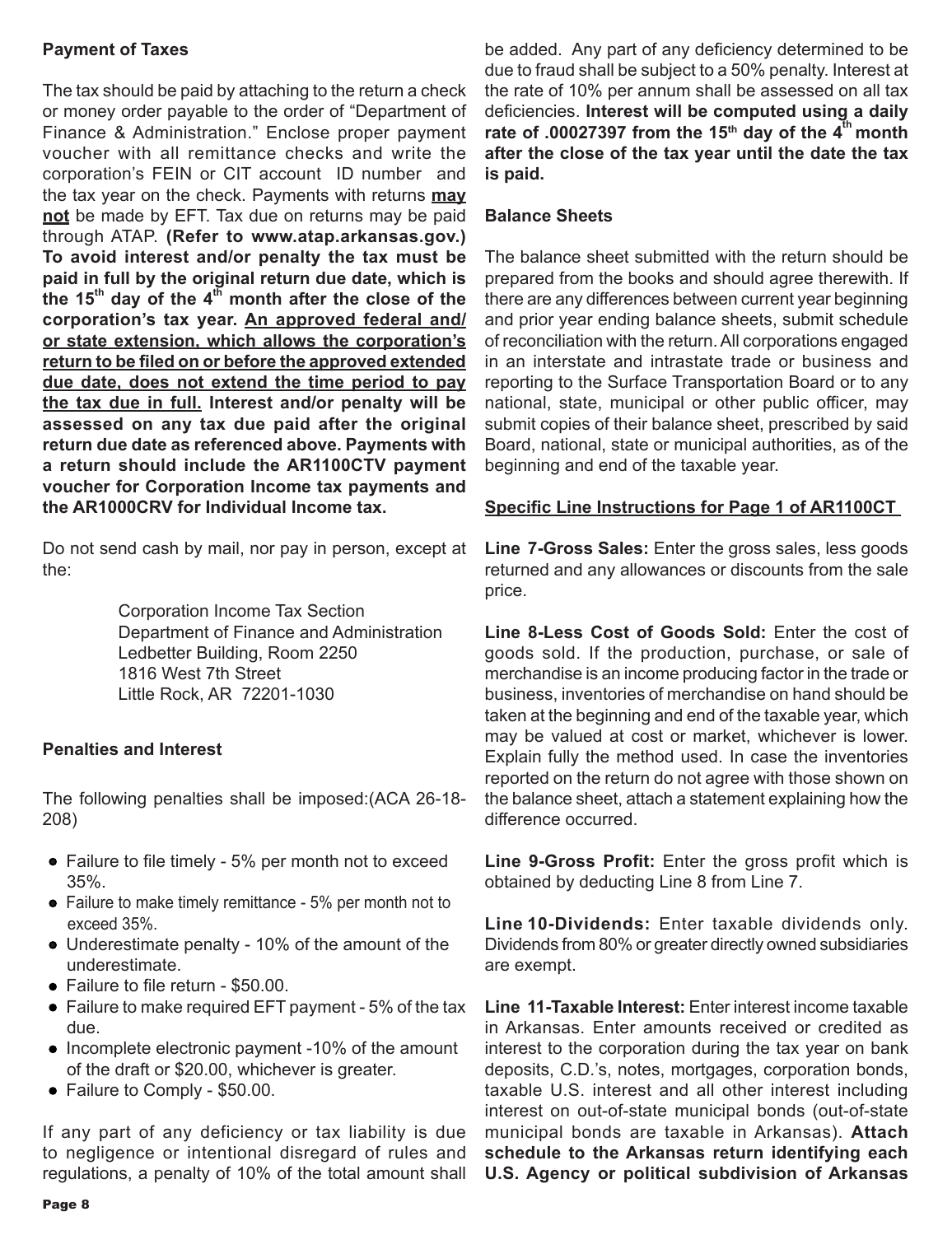**and Schedule AR1100REC to reconcile amounts received that are not included as taxable interest on the Arkansas return.**

**Line 12-Gross Rents/Gross Royalties:** Enter all gross rents and royalties. Attach schedule showing amounts received from rents and royalties separately, if not shown separately on federal return. The schedule should reconcile Arkansas and federal rents and royalties.

**Line 13-Gains or Losses:** Enter the total net gain or loss. Capital loss is reported in the tax year in which it is incurred. Gains and Losses must be adjusted to indicate any difference in Arkansas and federal basis.

**Line 14-Other Income:** Enter all other taxable income for which no place is provided on the return. The holder of the ownership interest in a Financial Asset Securitization Investment Trust (FASIT) must list the net income from prohibited transactions on this line. Attach schedule explaining all items included.

**Line 15-Total Income:** Enter the net amount of Lines 9 through 14 inclusive.

**Line 16-Compensation of Officers/Other Salaries and Wages:** Enter the compensation of all officers and employees, in whatever form paid. Attach a schedule showing amounts paid to officers and employees separately, if not shown separately on the federal return. The schedule should reconcile Arkansas and Federal compensation of officers and employees.

**Line 17-Repairs:** Enter the amount of repair costs for business property.

**Line 18-Bad Debts:** Enter debts which have been definitely ascertained to be worthless and have been charged off within the year. The Reserve Method for computing and deducting bad debts on receivables may be used only by small banks and thrift institutions. A debt previously charged off as bad, if subsequently collected, must be reported as income for the year in which collected.

**Line 19-Rent on Business Property:** Enter rent paid for business property.

**Line 20-Taxes:** Enter taxes paid or accrued during the taxable year. Do not include Arkansas or federal income taxes or taxes assessed against local benefits tending to increase the value of the property assessed. Attach Schedule AR1100REC to the AR1100CT to reconcile federal and Arkansas taxes.

**Line 21-Interest:** Enter interest paid on business indebtedness.

**Line 22-Contributions:** Enter the Arkansas allowable amount for charitable contributions. Title 26 U.S.C.170 as in effect on January 1, 2018, regarding deductions for charitable contributions, is adopted for the purpose of computing Arkansas income tax liability with the exception of the carryforward period. A five (5) year carryforward period is allowed and is carried over separately from the NOL. No carryback of contributions is allowed. The Arkansas contribution deduction allowable will be calculated using Arkansas taxable income rather than Federal taxable income. The contribution limits are calculated on a separate corporation basis for consolidated filers. **(ACA 26-51-419)(a)(1)**

**Line 23-Depreciation:** Enter depreciation expense claimed.**ACA 26-51-428** did not adopt the bonus depreciation provisions contained in Internal Revenue Code 168(k). The following IRC Code was adopted: Sections 167,168(a)-(j), of the IRS Code of 1986 as in effect on January 1, 2018 and Section 179 as in effect on January 1, 2009 for property purchased in tax years beginning on or after January 1, 2014. For tax years beginning on or after January 1, 2011 the Section 179 expense election is \$25,000 with phase out beginning at \$200,000. **Attach Arkansas Schedule AR1100REC to the AR1100CT to reconcile Federal and Arkansas depreciation (for Filing Status 1 Only).**

**Line 24-Depletion:** Enter depletion claimed. Arkansas allows Federal depletion allowances as in effect January 1, 2007. In computing the depletion allowance deduction allowed for oil and gas wells, the depletion deduction shall be controlled by the provisions of IRC Section 613A as in effect on January 1, 2011.

**Line 25-Advertising:** Enter amount for business advertising.

**Line 26-Other Deductions:** Enter other deductions authorized by law. Attach schedule explaining all items included. Pension Profit Sharing and Employee Benefits deductions remain valid deductions. Those lines were removed from Form AR1100CT to allow other modifications.

**Domestic Production Activity Deduction is not an allowed deduction for Arkansas.**

**Line 27-Total Deductions:** Enter the total of Lines 16 through 26 inclusive.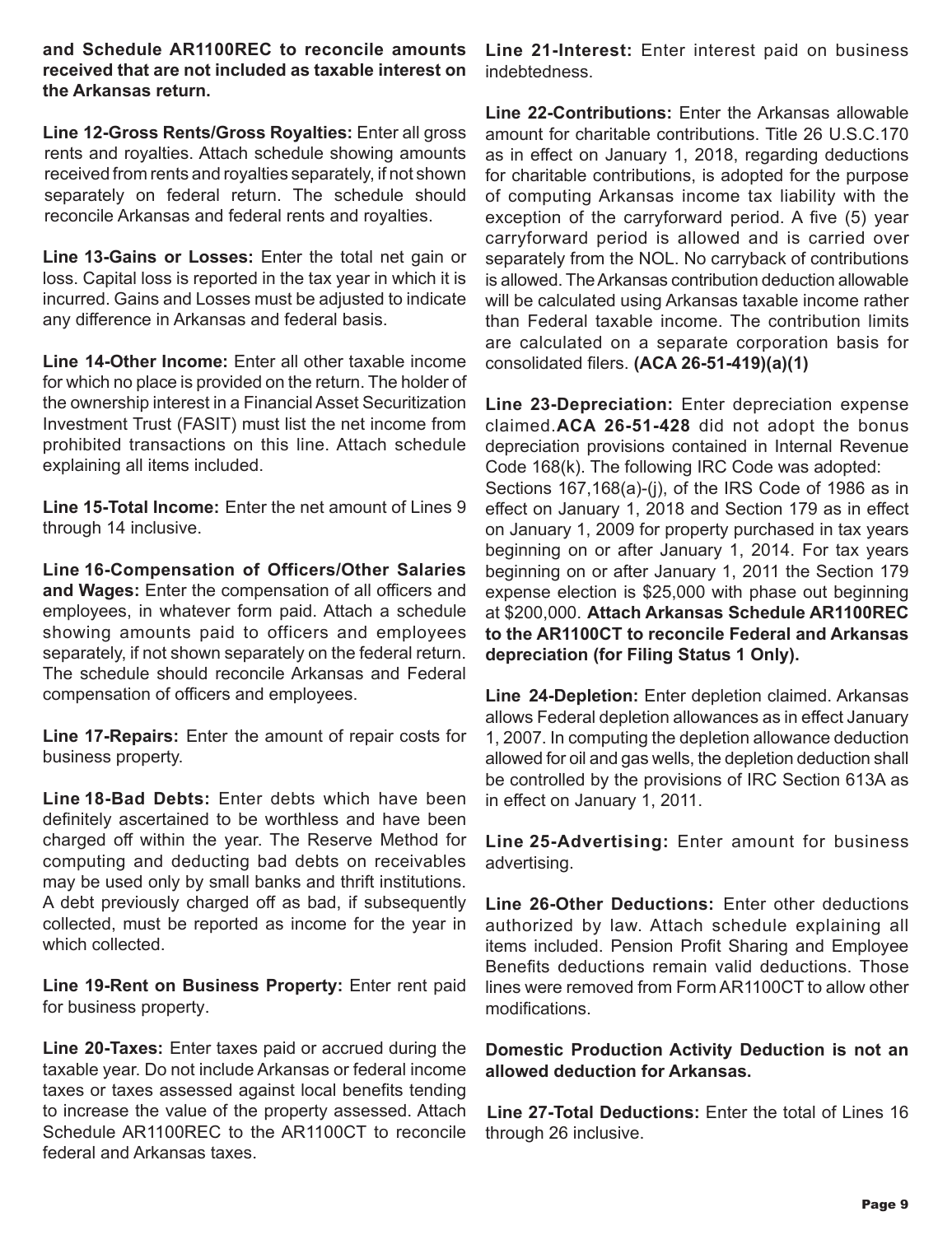#### **Note: Expenses of Earning Tax Exempt Income**

**ACA 26-51-431(c)** provides that no deductions shall be allowed for interest on indebtedness incurred or continued to purchase or carry obligations the interest on which is wholly exempt from the taxes imposed by Arkansas law; expenses otherwise allowable as deductions which are related to tax exempt income other than interest; expenses otherwise allowable as deductions which are related to non-business income.

Example a: (interest expense):

avg. non-tax assets and the disallowed avg. total assets  $X$  interest expense = expense

Example b: (non-business income):

% X non-bus. inc. = disallowed expense

Taxpayer must justify % used and submit schedule. State may increase % if justification can be made.

**Line 28-Taxable Income Before Net Operating Losses:** Enter the amount from subtracting Line 27 from Line 15.

**Line 29-Net Operating Losses:** Enter on line 29, or Schedule A, Part C, Line 3, net operating losses being claimed but do not exceed net taxable income on the return. Losses must be carried forward under the following conditions:*(Attach AR1100NOL form)*

- (A)Net operating losses must be carried over to the next succeeding taxable period and annually thereafter for a total period of five (5) tax periods succeeding the year of such net operating loss or until such net operating loss has been exhausted or absorbed by the taxable income of any succeeding year, whichever is earlier.
- (B) For computing the amount of NOL that will be allowed for carryforward purposes, there shall be added to gross income all nontaxable income, not required to be reported as gross income by law, less any related expenses which will otherwise be nondeductible. Multistate tax filers must follow above procedures and apportion NOL by the apportionment formula for year of loss, applying the Arkansas percentage factor for the year of loss against total apportionable loss for that year. Failure to provide (with the return) a complete schedule of net operating losses may result in disallowance of any NOL claimed.

Carryback of NOL is not allowed. Contributions are not to be added to NOL and carried forward.

Net operating losses of a corporation which merges into another corporation will be allowed under the following conditions:

- (1) The acquiring corporation must own at least 80% of the acquired corporation's voting stock, **and**
- (2) Assets of the merged corporation must earn sufficient profits in the post-merger period to absorb the carryover losses claimed by the surviving corporation.

 Attach schedules of proof and computations to the return on which any NOL is being carried forward.

**Line 30-Net Taxable Income:** Enter the amount of taxable income (Line 28 less Line 29 or Schedule A Line C4 on page 2). (If Amended Return box checked, enter amended net taxable income).

**Line 31-Tax from Table:** Enter Tax from Table (pages 25-26).

**Line 32-Business Incentive Credits:** Enter Business Incentive Credits, attach AR1100BIC and original certificates.

**Line 33-Tax Liability:** Enter Tax Liability. (If Amended Return box checked, enter amended tax liability). (Line 31 less Line 32)

**Line 34-Estimated Tax Paid:** Enter Estimated Tax paid, including estimate carryforward from prior year.

**Line 35-Payment with Extension Request:** Enter payment made with extension request.

**Line 36-Withholding Payment:** Enter amount of withholding from a partnership, if applicable, attach Form AR1100-WH.

**Line 37-Amended Return Only:** Enter Net tax paid (refunded or carried forward) on previous return(s) for this tax year.

**Line 38-Overpayment:** Enter Overpayment amount (Line 34 plus Line 35 plus Line 36; plus or minus Line 37, less line 33).

**Line 39-Amount Applied to 2019 Estimated Tax:** Enter amount applied to 2019 estimated tax.

**Line 40-Amount Applied to Check Off Contributions:** Enter amount applied to Check Off Contributions, attach AR1100CO.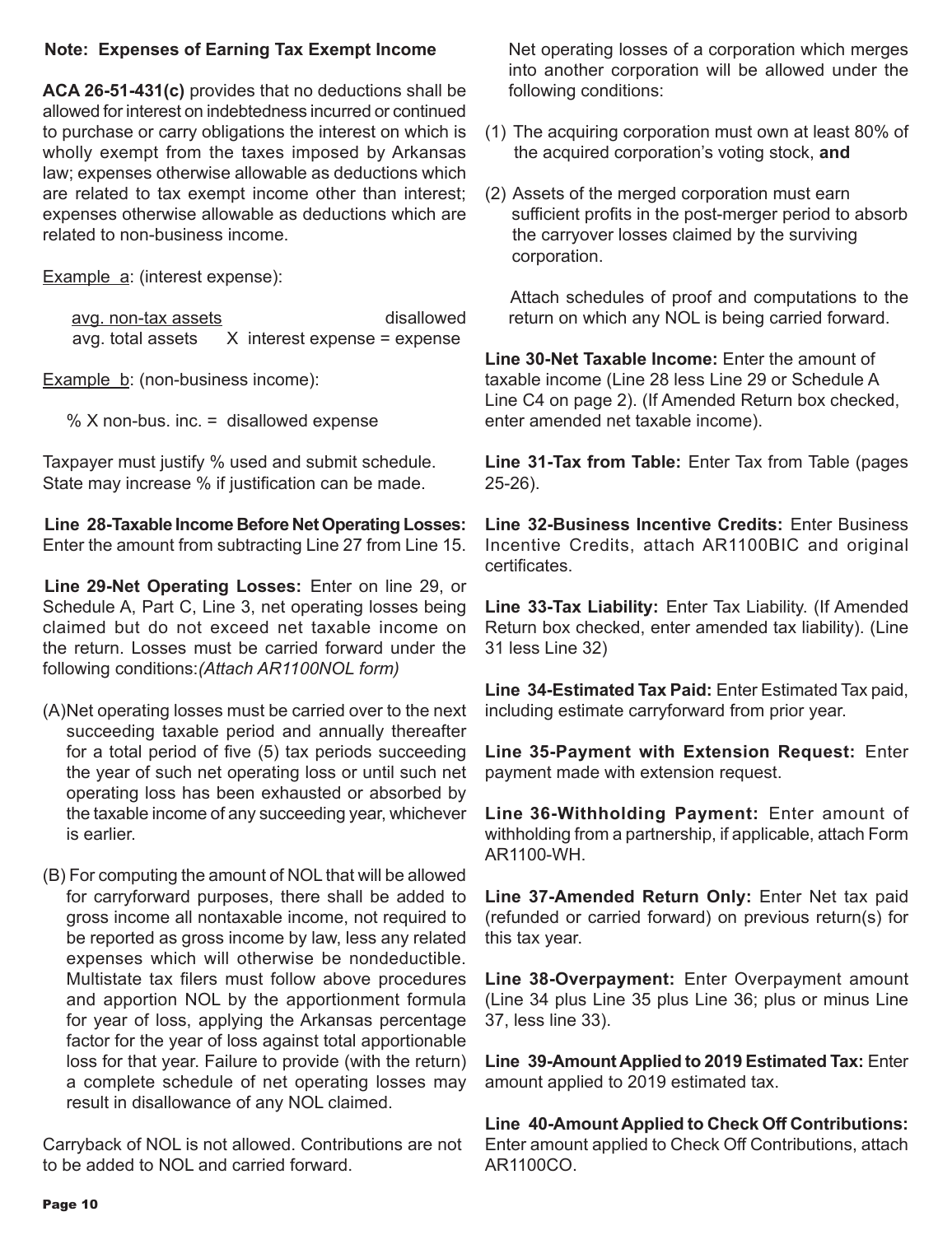**Line 41-Amount to be Refunded:** Enter amount to be refunded (Line 38 less Lines 39 and 40).

**Line 42-Tax Due:** Enter the tax due (Line 33 less Line 34 and 35; and Line 36 plus or minus Line 37).

**Line 43-Interest on Tax Due:** Enter the interest on tax due.

**Line 44-Penalty for Late Filing or Payment:** Enter the penalty for late filing or payment amount.

**Line 45-Penalty for Underpayment of Estimated Tax:** Enter the penalty for underpayment of Estimated tax, attach AR2220 and enter exception checked in Part 3.

**Line 46-Amount Due:** Enter the amount due (add Lines 42 through 45).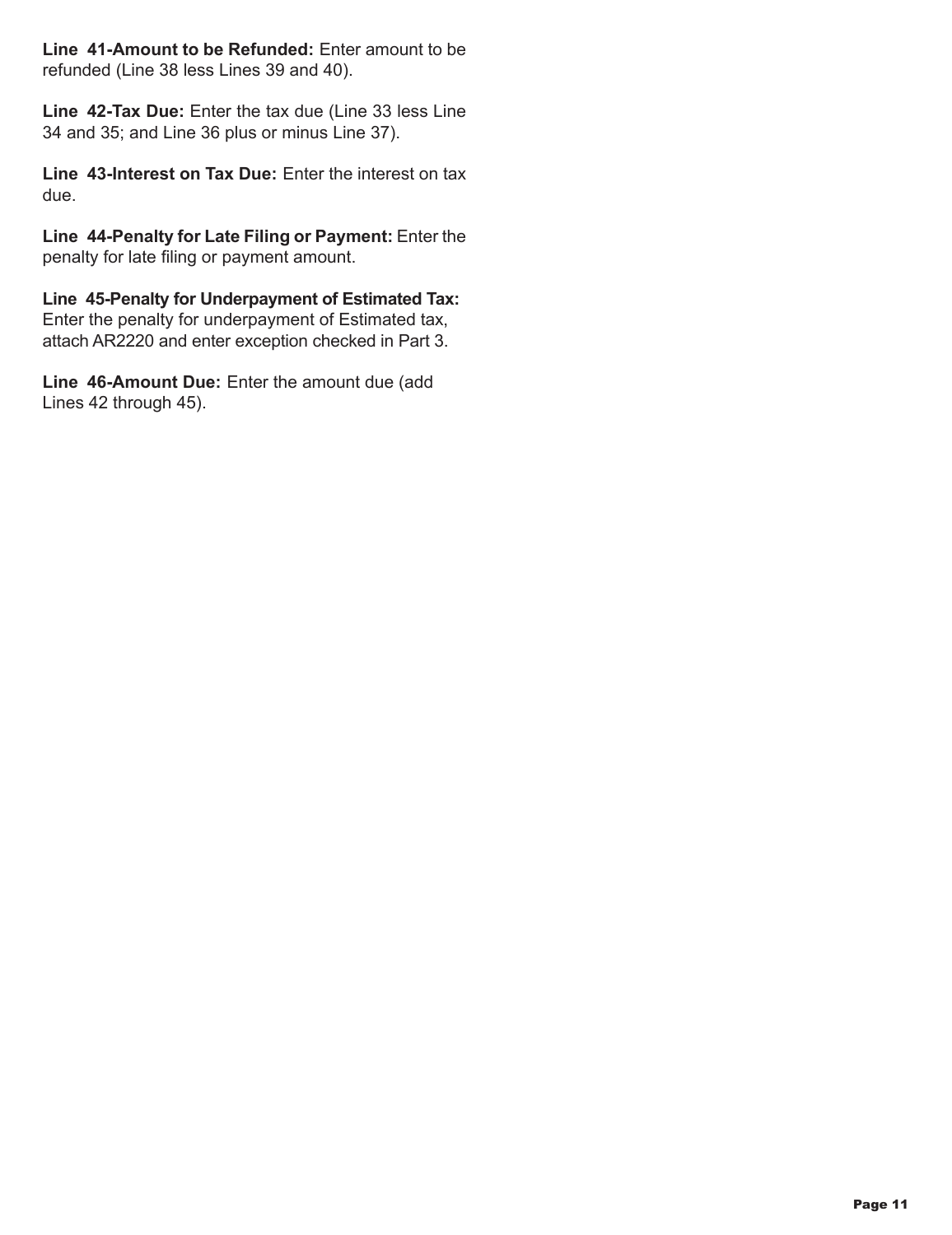### General Instructions For Taxpayers with Income from Sources Within and Without the State

Multistate corporations should complete lines 30-46 of page 1, and Schedule A, page 2 of Form AR1100CT. Multistate corporations should not complete lines 7-29 of Form AR1100CT.

Business Income is defined in **ACA 26-51-701(a)** as income arising from transactions and activity in the regular course of the taxpayer's trade or business and includes income from tangible and intangible property if the acquisition, management and disposition of the property constitute integral parts of the taxpayer's trade or business operations. In essence, all income which arises from the conduct of trade or business operations of a taxpayer is business income. Income of any type or class and from any source is business income if it arises from transactions and activity occurring in the regular course of a trade or business. In general, all transactions and activities of the taxpayer's economic enterprise as a whole constitute the taxpayer's trade or business and will be considered "Business Income", unless otherwise excluded by Arkansas law. **ACA 26-51-701(e)** defines Nonbusiness income as all income other than business income.

#### **Unitary Determination of Intangible Income:**

Interest, dividends (less than 80% directly owned), rents, royalties and gains and losses from multistate corporations are apportionable to Arkansas if a unitary business relationship exists between the intangible income and the State of Arkansas. Generally, a unitary business relationship will exist when an activity conducted in one state benefits and is benefited by an activity conducted in another state.

#### **Apportionment Formula:**

In general, taxpayers with income derived from activities both within and without the State are required to apportion Business Income and allocate the Nonbusiness and Partnership income using the following factors:

Page 12 All multistate corporations except Financial Institutions apportion business income to this State by multiplying the income by a fraction, the numerator of which is the property factor plus the payroll factor, plus double the sales factor, and the denominator of which is four (4). If a taxpayer does not have all four (4) factors, the denominator shall be the same as the number of entries other than zero (0) that apply to the total (everywhere) amounts of the property, payroll and sales factors. When double weighted, the sales factor counts as two (2).

Financial Institutions must use the single weighted sales factor. Construction companies, pipelines, publishing companies, railroads, and TV and radio broadcasters must utilize the double weighted sales factor apportionment method with factor modifications. Requirements for apportionment formulas of the businesses listed in this paragraph (except for financial institutions) are contained in the Arkansas Corporation Income Tax Regulations which may be obtained from **www.dfa.arkansas.gov.**

#### **Change of Method:**

 Prior approval Required Before Deviation From the Allocation and Apportionment Method: If the allocation and apportionment provisions as set out above do not fairly represent the extent of the taxpayer's business activity in this State, the taxpayer may petition for, or the Commissioner of Revenue, Department of Finance and Administration may require in respect to all or any part of the taxpayer's business activity, if reasonable:

- A) Separate accounting
- B) The exclusion of any one or more factors;

C) The inclusion of one or more additional factors which will fairly represent the taxpayer's business activity in this State, **or** 

D) The employment of any other method to effectuate an equitable allocation and apportionment of the taxpayer's income.

To "petition for" and approved by DFA shall mean a formal written request submitted and approved prior to the filing of a return.

#### **Schedule A-Apportionment of Income for Multistate Corporation**

Enter the FEIN in the box provided.

#### **Part A-Income To Apportion:**

**Line 1: Enter federal taxable income before any adjustments, net operating losses, or special deductions from Line 28 of the federal Form 1120.** If federal Form 1120 is not filed, use the appropriate line from the federal form that is filed that reflects taxable income before adjustments, net operating loss and special deductions.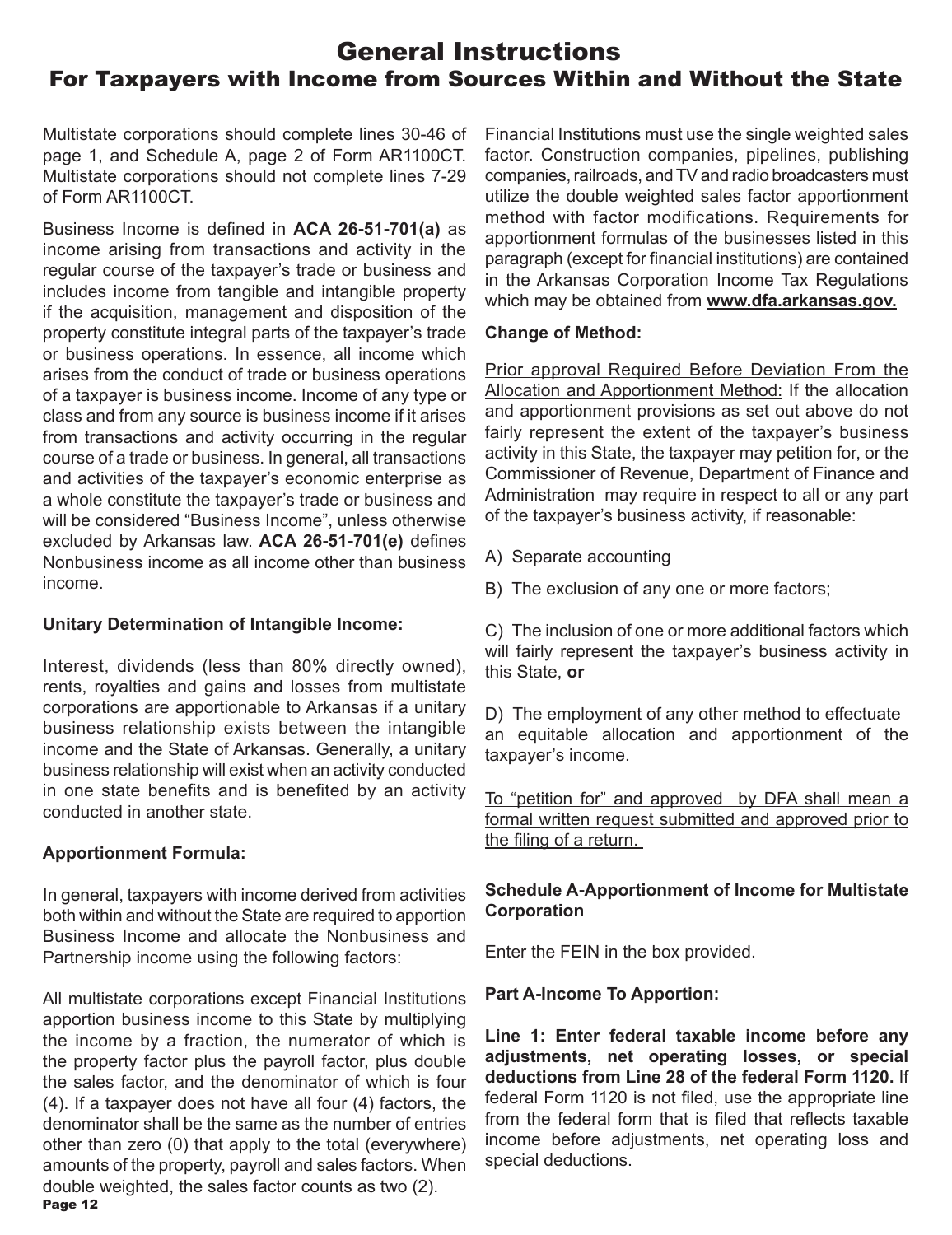**Line 2: Enter any Add Adjustments.** Examples Include: Arkansas Corporation Income Taxes Deducted, Bonus Depreciation, Federal Charitable Contributions, and Partnership Loss. (Attach detailed schedule)

**Line 3: Enter any Deduct Adjustments.** Examples include: Arkansas Depreciation, Arkansas Charitable Contributions, Partnership Income. (Attach detailed schedule)

**Line 4: Enter Arkansas Total Apportionable Income.** Line 1 + Total Amount from Line 2 - Total Amount from Line 3 = Line 4, Total Arkansas Apportionable Income.

**Note: Lines 2 and 3 are for reporting any adjustments to taxable income that result in differences between Federal and Arkansas tax laws. The examples listed above are not intended as an all-inclusive list of required adjustments.**

#### **Part B-Apportionment Factor:**

Column A is for Amounts in Arkansas; Column B is the Total Everywhere; Column C is the Percentage of Column  $(A) \div (B)$ . Calculate all percentages to six (6) places beyond whole percentages. Example 26.123456%

**Property Factor:** The property factor is a fraction, the numerator of which is the average value of the taxpayer's real and tangible personal property owned or rented and used in this State during the tax period and the denominator of which is the average value of all the taxpayer's real and tangible personal property owned or rented and used during the tax period. **(ACA 26-51- 710)**

#### **Line 1. Enter Property Used in Business**

#### **Line a. Tangible Assets Used in Business and Inventories.**

- (a1) Enter the amount at the beginning of the year in both Column A and Column B.
- (a2) Enter the amount at the end of the year in both Column A and Column B.
- (a3) Enter total amounts: *(Add Lines a1 and a2) in both Columns.*
- (a4) Enter Average of Tangible Assets: *(Line 3 ÷ 2) in both Columns.*
- **Line b. Enter Rental Property:** *(8 times annual rent Column A and B.*
- **Line c. For Financial Institutions Only, refer to ACA 26-51-1404** *Enter Average Value of Intangible Property in Column A and B. (Attach schedule)*
- **Line d. Enter Total Property in both Columns:** *(Add Lines a.4, b and c).*

In Column C, calculate the Arkansas percent by dividing the amount on Line d, Column A by the amount on Line d, Column B.

**Payroll Factor:** The payroll factor is a fraction, the numerator of which is the total amount paid in this State during the tax period by the taxpayer for compensation and the denominator of which is the total compensation paid everywhere during the tax period. The payroll factor shall include only that compensation which is included in the computation of the apportionable income tax base for the taxable year. **(ACA 26-51-713 and ACA 26-51- 1405)**

Column A is total compensation paid within Arkansas; Column B is total compensation paid everywhere during the tax year; Column C is the percentage of Column (A) *÷ (*B).

#### **Line 2. Enter Salaries, Wages, Commissions and Other Compensation Related to the Production of Business.**

**Sales/Receipts Factor:** The receipts factor is a fraction, the numerator of which is the total sales of the taxpayer in this State during the tax period, and the denominator of which is the total sales of the taxpayer everywhere during the tax period. The method of calculating receipts for purposes of the denominator is the same as the method used in determining receipts for purposes of the numerator. The receipts factor shall include only those receipts which constitute business income and are included in the computation of the apportionable income base for the taxable year. Arkansas requires receipts to be gross receipts instead of net receipts. Financial institutions cannot double weight the sales/receipts factor. **(ACA 26-51-715 and ACA 26-51-1403).**

#### **Line 3: Sales/Receipt**

#### **(a) Enter Destination Shipped from Within Arkansas.**

Sale of property that is delivered or shipped by a seller located in Arkansas to a purchaser located in Arkansas.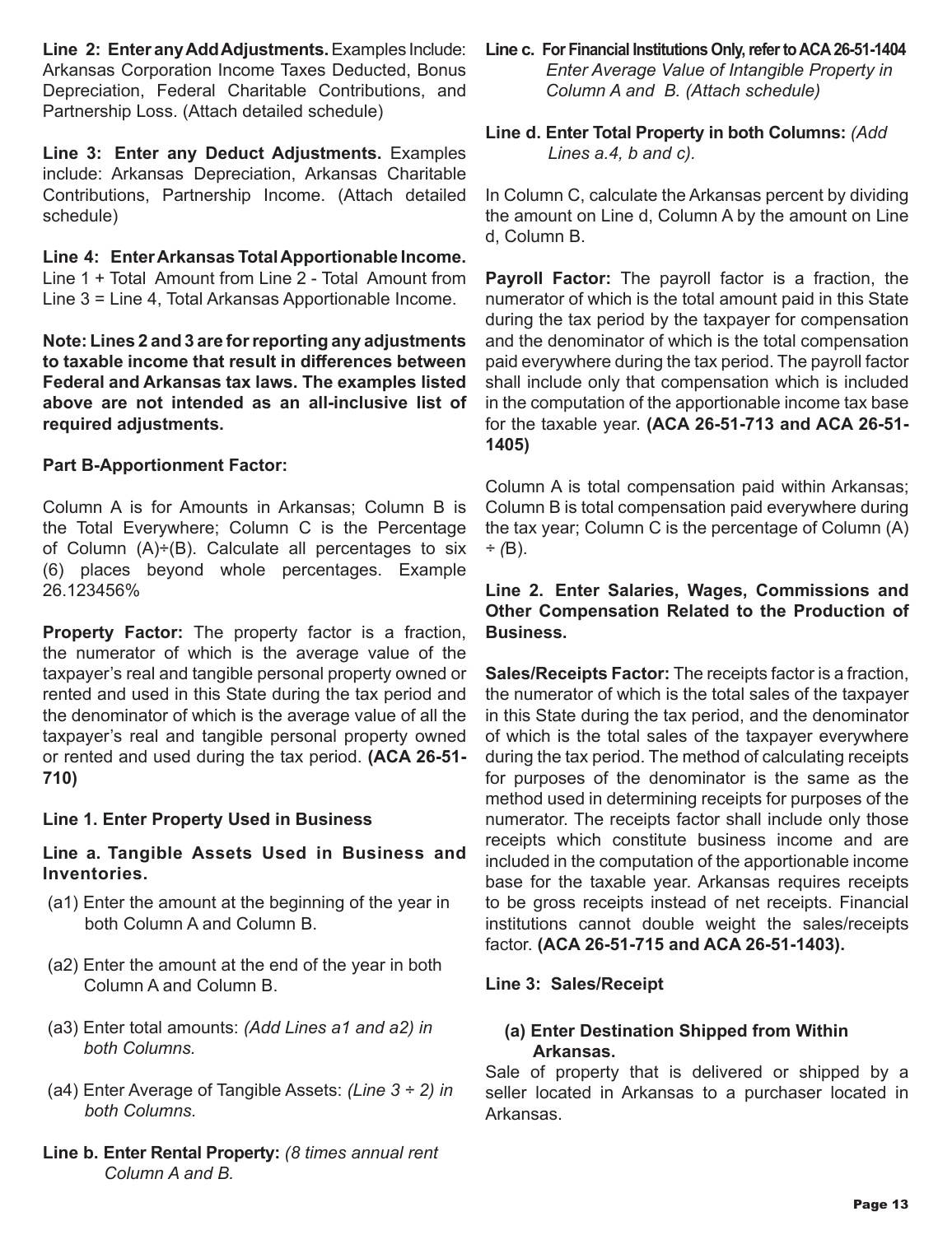#### **(b) Enter Destination Shipped from Without Arkansas.**

Sale of property that is delivered or shipped to a purchaser located in Arkansas regardless of the f.o.b. point or other conditions of the sale.

#### **(c) Enter Origin Shipped from Within Arkansas to U.S.Govt.**

Gross receipts from sales of tangible personal property to the United States Government are in this state if the property is shipped from an office, store, warehouse, factory, or other place of storage in this state and the purchaser is the U.S. Government.

#### **(d) Enter Origin Shipped from Within Arkansas to**

 **Other Non-Taxable Jurisdictions:** Sales of property that is shipped from an office, store, warehouse, factory or other place of storage in Arkansas to a taxpayer that is not taxable in the state of the purchaser.

 **(e) Enter Other Gross Receipts:** Includes items such as interest income, other income, proceeds from sales of assets, rental income. *(Attach schedule)*

Gross receipts from transactions other than sales of tangible personal property are attributed to Arkansas if: The income producing activity is performed entirely within Arkansas **or** the income producing activity is performed both inside and outside of Arkansas, in which event the portion of income reportable to Arkansas shall be determined by utilizing the formula for apportioning income to Arkansas during the year of the sale by including the income from income producing activity in the numerator and denominator of the taxpayer's sales factor.

 **(f) Enter Total Sales/Receipts:** (Add Lines 3a through 3e). Divide Line 3f in Column A by Line 3f in Column B to arrive at the percentage for Line 3f in Column C.

 **(g) Enter Double Weighted:** (Applies to tax years beginning on or after January 1, 1995) (Financial Institutions must use Single Weighted Factor, Column C, Line 3f X 2).

**Line 4: Enter Sum of Percentages:** (Single Weighted: Add Column C, Lines 1d, 2a and 3f) (Double Weighted: Add Column C, Lines 1d, 2a and 3g).

#### **Line 5: Enter Percentage Attributable to Arkansas:**

Line 4 divided by the Single/Double Weighted Factor. For Part B, Line 5, divide Line 4 by number of entries other than zero which you make on Part B, Column B, Lines (1d), (2a) and (3f). Also an entry other than zero in Part B, Column B, Line (3f), counts as two (2) entries unless using Single Weighted Factor.

#### **Part C: Arkansas Taxable Income**

#### **Line 1: Enter Income Apportioned to Arkansas:**

(Part A, Line 4) x (Part B, Line 5, Column C).

#### **Line 2. Enter Direct Income Allocated to Arkansas:**

Include non-business income and partnership income/ loss that are sourced to Arkansas. Arkansas Regulation 1.26-51-802(b) requires corporations to directly allocate partnership Arkansas income or loss to Arkansas rather than including partnership income and apportionment factors in the corporation's apportionment formula. Multistate corporations with partnership income should deduct all partnership income on Part A, Line 3 (Deduct Adjustments). Partnership losses should be added on Part A, Line 2 (Add Adjustments). The corporation's Arkansas partnership income or loss should then be entered on Part C, Line 2 Add: Direct Income Allocated to Arkansas line. *(Attach schedule)*.

#### **Line 3: Enter only the amount of Apportioned NOL**

available or the amount needed to absorb the total of Lines 1 and 2 on Part C. (*Attach Form AR1100NOL).*

Example: Line C1=\$1000 + Line C2=\$500 NOL available is \$5000; Line C3 will only show \$1500

### **Line 4: Enter Total Income Taxable to Arkansas:**

Total of Lines C1, C2, and C3. (Enter here and on Line 30, page 1)

#### **Special Industry Apportionment Rules:**

Arkansas Regulations require taxpayers primarily engaged in certain industries to apportion income using a special industry apportionment method. See below for a brief description of each special industry apportionment method. For a complete description of industries that are required to modify their apportionment factors, see the Corporation Income Tax Regulations at **www.dfa.arkansas.gov.**

#### **Construction Contractors**

**Arkansas Regulation 1.26-51-718(d)** modifies the property factor to include the average value of construction in progress. It also modifies the payroll factor to include compensation paid for particular construction projects and compensation "thrown back" to Arkansas if not reported to another state. The sales factor is modified for the percentage of completion method.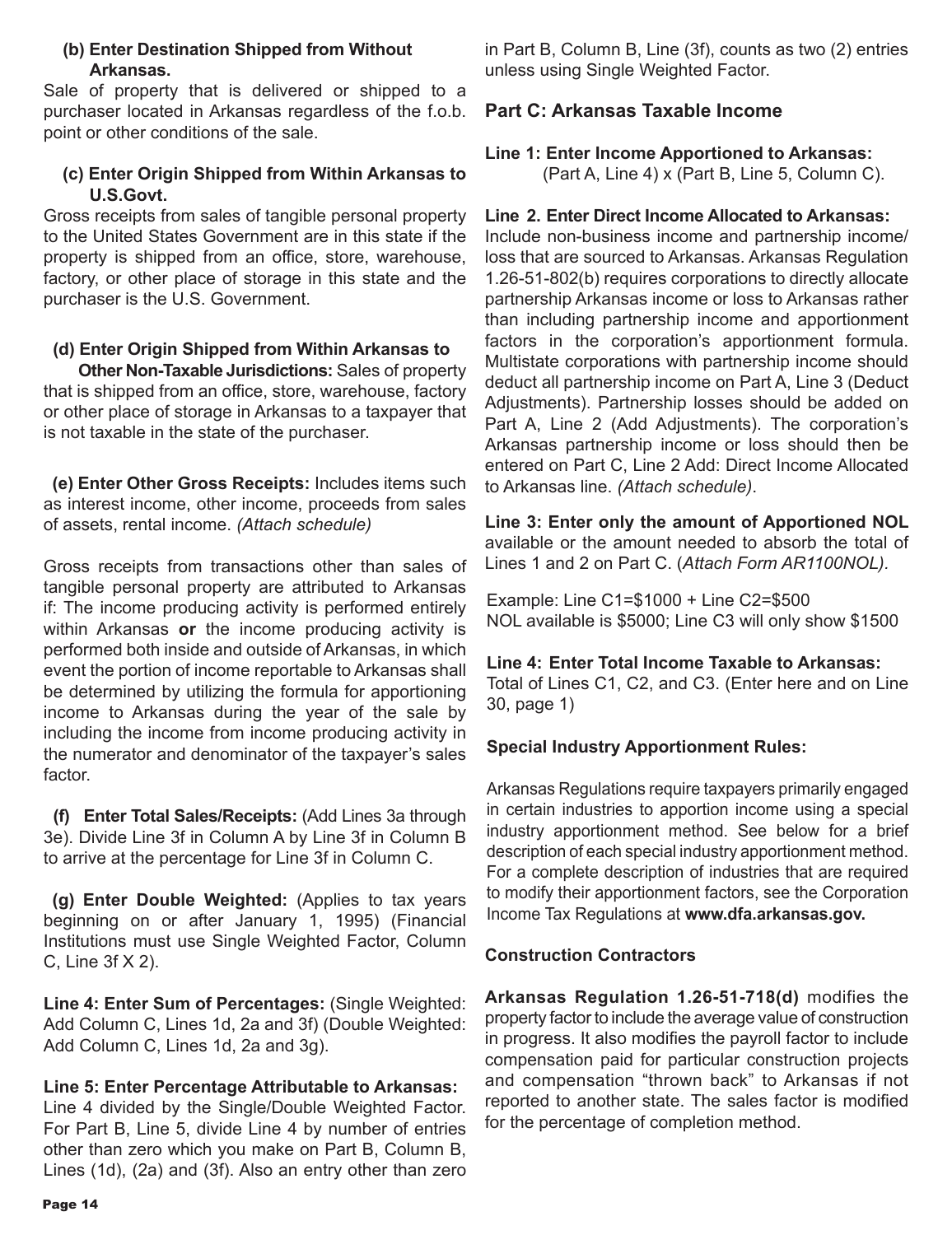#### **Television and Radio Broadcasting**

**Arkansas Regulation 2.26-51-718(d)** modifies the property factor to exclude outer-jurisdictional, film and radio transmission property from the numerator and denominator of the property factor. The numerator of the sales factor shall include all gross receipts of the taxpayer from sources within Arkansas plus a ratable part of film or radio programming revenue including advertising revenue determined by an audience factor. The audience factor is determined based on the ratio that the taxpayer's Arkansas viewing or listening audience bears to its total viewing or listening audience.

#### **Publishing**

**Arkansas Regulation 3.26-51-718(d)** modifies the apportionment factors for taxpayers in the business of publishing, selling, licensing or distribution of books, newspapers, magazines, periodicals, trade journals or other printed materials that have income from sources both inside and outside of Arkansas. Outer-jurisdictional property shall not be included in the property factor's denominator. The sales factor is modified to include a "circulation factor".

#### **Airlines**

**Arkansas Regulation 4.26-51-718(d)** requires airlines to determine Arkansas net taxable income by taking that portion of total operating revenue that the total passenger and freight receipts in Arkansas bears to total receipts from both inside and outside of Arkansas. The Arkansas and Total Passenger & Freight Receipts should be included on line 3.f. of Schedule A of Form AR1100CT with a notation that this represents Passenger & Freight Receipts.

#### **Bus Lines and Trucking Companies**

**Arkansas Regulation 5.26-51-718(d)** requires a company whose primary business is bus lines or trucking to determine its net income subject to Arkansas income tax by an apportionment formula which is the number of miles operated within Arkansas divided by the total system miles. The Arkansas and Total miles operated should be included on Line 3.f of Schedule A of Form AR1100CT with a notation that this represents mileage.

#### **Pipelines**

 $\overline{a}$ **Arkansas Regulation 6.26-51-718(d)** establishes special rules for taxpayers operating a pipeline for the transportation of oil or gas both inside and outside of Arkansas. The payroll factor includes compensation paid

both inside and outside of Arkansas plus a ratable part for services performed both in and outside the State based on the total number of barrel or unit miles in Arkansas divided by the total barrel or unit miles system-wide. The sales factor includes any gas sales and storage sales within Arkansas plus a proportionate part of system revenue earned in Arkansas determined on the basis of total barrel or unit miles within Arkansas to the total barrel or unit miles in the system.

#### **Railroads**

**Arkansas Regulation 1.26-51-204** modifies the property, payroll, and sales factor to include a mobile component that is calculated based on miles operated in Arkansas divided by total system miles.

#### **Private Railcar Operators**

**Arkansas Regulation 2.26-51-204** requires taxpayers, other than a railroad, engaged in the business of operating railcars or in the business of furnishing or leasing railcars for the transportation of freight or property whether or not owned by such taxpayer, over any railway lines partly within and partly without the State to determine Arkansas net taxable income by taking that portion of total net operating income that the total miles operating in the State bears to total system miles operated.

#### **Public Utilities**

**Arkansas Regulation 3.26-51-204** requires telephone, electric power and gas distribution companies operating both inside and outside of Arkansas shall allocate and apportion their net income provided under **ACA 26-51-701**.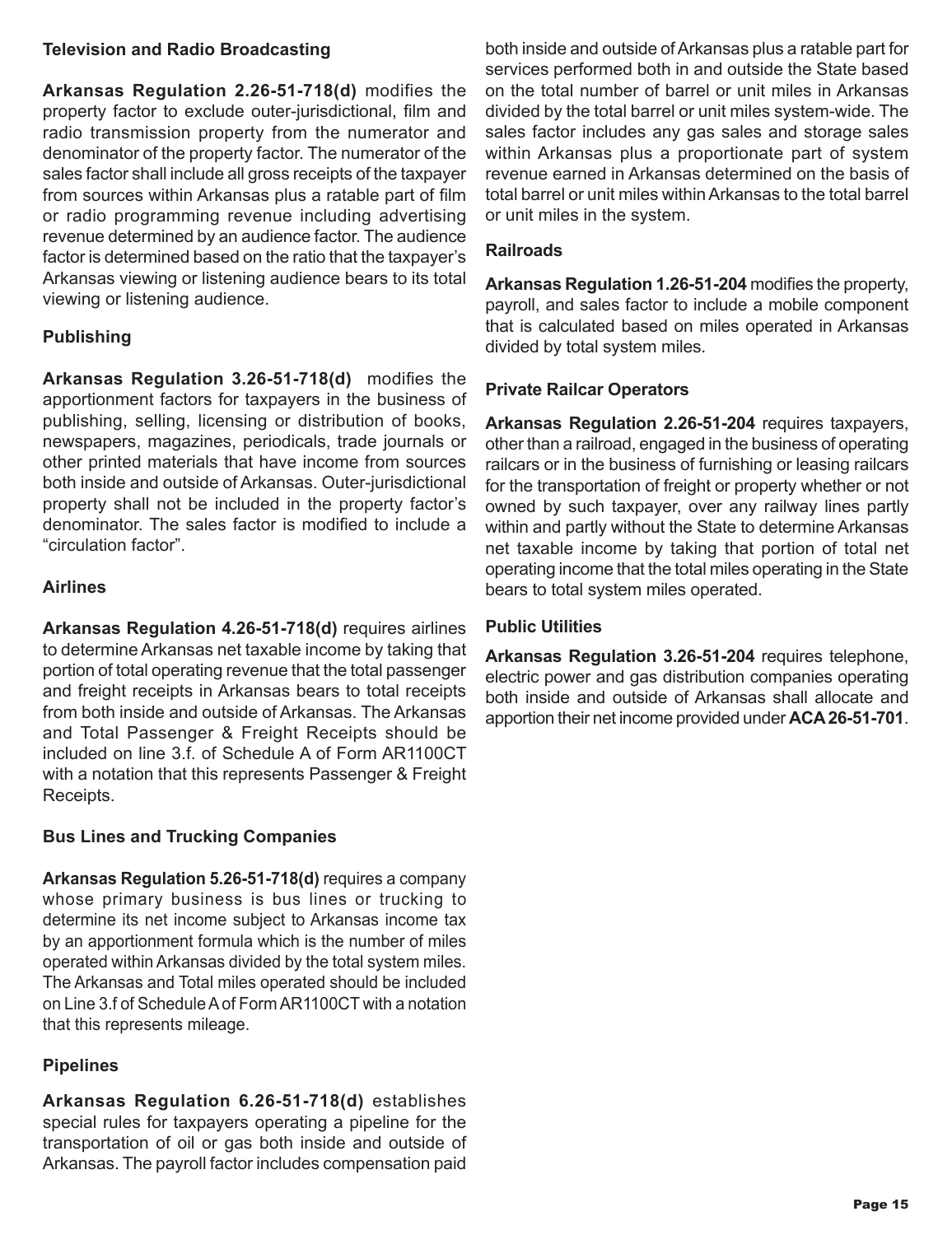### **Allocated Income:**

#### **Partnership Income:**

**Act 482** of 2017 amends **ACA 26-51-802(c)** to require partnership income from activites within and without this State that is reflected on a partnership return shall be apportioned to Arkansas under the uniform Division of Income for Tax Purposes Act (ACA 26-51-701 et seq). Corporations that are partners in a partnership must allocate their share of partnership income as shown on form ARK-1 from the partnership.

#### **Non-Business Income:**

**The following items of income to the extent that they do not constitute business income are to be allocated to this State.**

#### **1. Rents & Royalties**

- A) Net rents and royalties from real property located in this State.
- B) Net rents and royalties from tangible personal property
	- 1) If and to the extent that the property is used in this State, **or**
	- 2) In their entirety, if the commercial domicile is in this State and the taxpayer is not organized under the laws of or taxable in the state in which the property is utilized.

The extent of utilization of tangible personal property in a state is determined by multiplying the rents and royalties by a fraction, the numerator of which is the number of days of physical location of the property in the State during the rental or royalty period in the taxable year; and the denominator of which is the number of days of physical location of the property everywhere during all rental or royalty periods in the taxable year.

If the physical location of the property during the rental or royalty period is unknown or unascertainable by the taxpayer, tangible personal property is utilized in the state in which the property is located at the time the rental or royalty payer obtained possession.

#### **Gain and Losses:**

Gains and losses from sales of assets:

- A) Sales of real property located in this State.
- B) Sales of tangible personal property.
	- 1) The property had a situs in this State at the time of sale, **or**
	- 2) The taxpayer's commercial domicile is in this State, **or**
	- 3) The property has been included in depreciation which has been allocated to this State; in which event gains or losses on such sales shall be allocated on the percentage that is used in the formula for allocating income to this State.

#### **3. Interest and Dividends:**

Interest and dividends if the taxpayer's commercial domicile is in this State.

#### **4. Patent and Copyright Royalties:**

- A) If and to the extent that the patent or copyright is utilized by the taxpayer in this State, **or**
- B) If and to the extent that the patent or copyright is utilized by the taxpayer in a state in which the taxpayer is not taxable and the taxpayer's commercial domicile is in this State.

A copyright is utilized in a state to the extent that printing or other publications originate in the state. If the basis of receipts from copyright royalties does not permit allocation to states or if the accounting procedures do not reflect states of utilization, the copyright is utilized in the state in which the taxpayer's commercial domicile is located.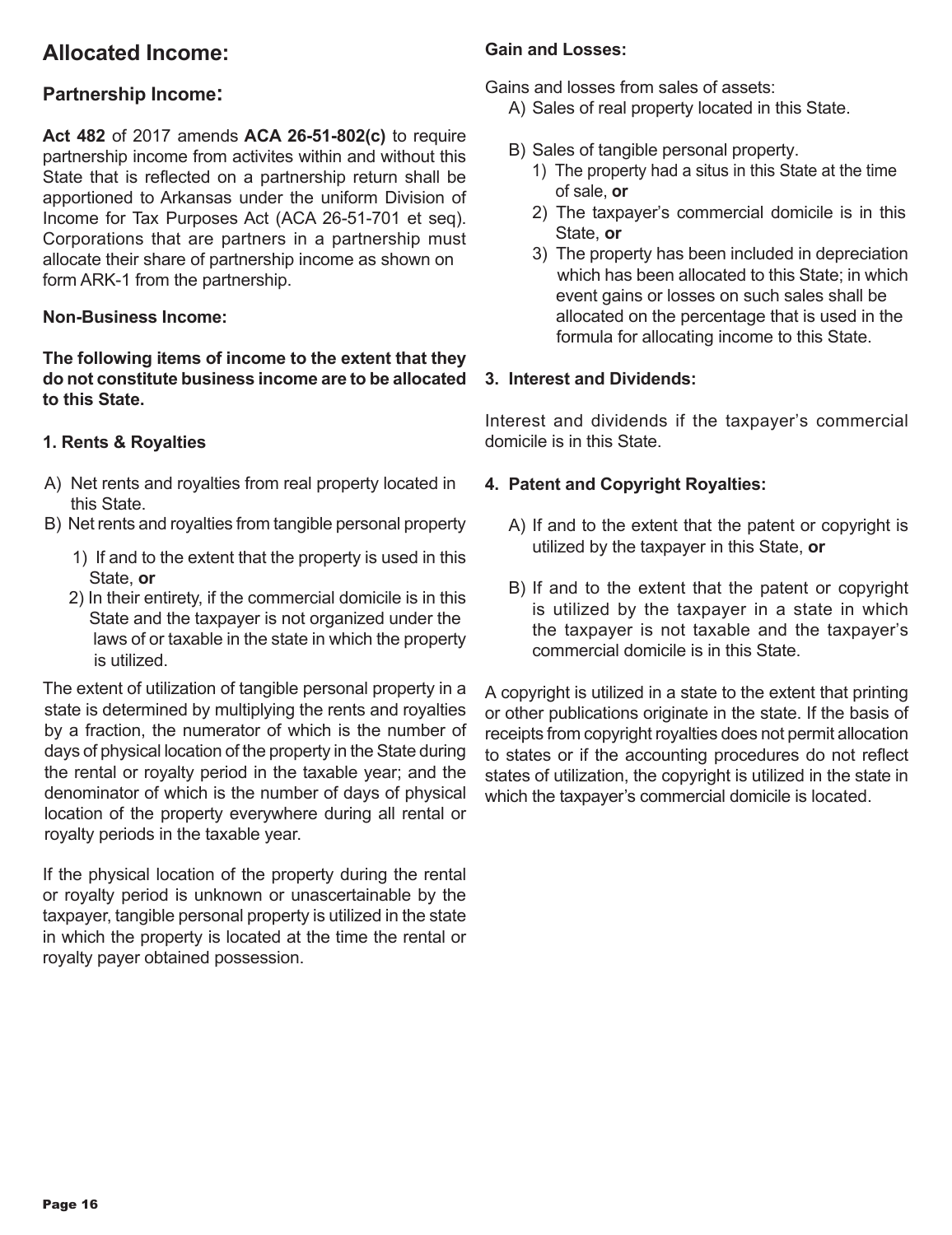#### **Apportionment of Intragroup Intangible Licensing Transactions:**

Regulation 1996-3 clarifies the calculation method for determining the sales factor in apportioning business income received from intragroup intangible licensing transactions. This regulation applies to a corporation that is a passive intangible holding company and receives business income from intragroup intangible licensing transactions with one or more members of the same group. Also, at least one of the other members of the same group from which the business income is received by the taxpayer must be subject to the Arkansas Income Tax Act.

The sales factor for intragroup intangible transactions is modified as follows:

1. If the licensing agreement states a method of measuring the activity between the licensor and licensee, the numerator of the sales factor is the amount of the sales or receipts received as provided in the licensing agreement.

2. If the licensing agreement does not state a method of measuring the activity between the licensor and licensee, the measuring activity will be based on one of the following:

 a. If the licensee's activity generates sales or receipts, the numerator of the sales factor will be the percentage of sales in Arkansas compared to the licensee's total sales, **or**

b. If the licensee's activity does not generate sales or receipts, the numerator of the sales factor will be the percentage of units produced or cost of units produced in Arkansas compared to the licensee's total units produced or total cost of units produced, **or**

c. If neither of the above methods accurately represent the licensor's business activity in Arkansas, the licensor may petition for or the Director may require another method.

3. If the licensing agreement states a method of measuring the activity between the licensor and licensee in addition to a specifically stated dollar amount, the numerator of the sales factor will be the stated measuring activity plus the stated dollar amount attributable to Arkansas.

This Regulation modifies the sales factor for intragroup intangible licensing transactions only, and business income from any other source should be apportioned in accordance with ACA 26-51-709.

If a passive intangible holding company meets the above characteristics and the licensee elects to forego the intragoup intangible licensing transactions deduction, the passive intangible holding company will not be required to report the business income received from intragroup intangible licensing transactions for Arkansas income tax purposes.

The licensee's election to forego the deduction will be binding unless the licensee and the passive intangible holding company submit a written petition to change the election to the Director, and the Director approves the change.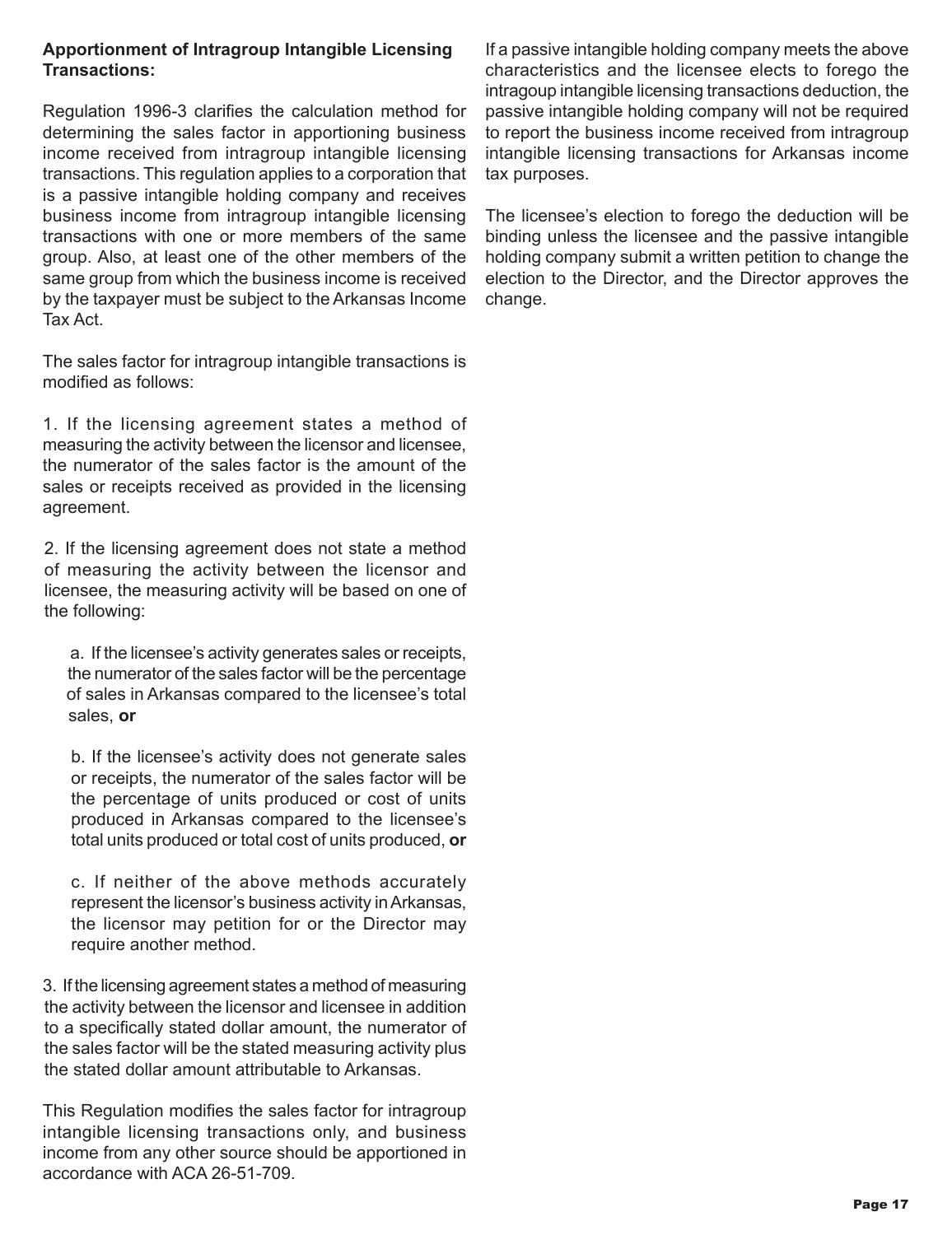### FINANCIAL INSTITUTIONS

In general all state and national banks, savings and loan, building and loan associations or any other entity operating as financial institutions are to be taxed under existing law. For a complete definition of "financial institution" refer to **ACA 26-51-1402.**

#### **Who must file:**

- 1) A financial institution having its principal office in this State shall be taxed as a business corporation organized and existing under the laws of this State, **or**
- 2) A financial institution having its principal office outside this State but doing business in this State shall be taxed as a foreign business corporation doing business in this State.

This is not intended to recognize the right of a foreign financial institution to conduct any business in this State except to the extent and under the conditions permitted by any acts or any other now existing applicable laws of this State.

**ACA 26-51-702** requires any taxpayer having income from business activity which is taxable both within and without this state, other than activity as a public utility or the rendering of purely personal services by an individual, shall allocate and apportion their net income.

**ACA 26-51-426** adopted Internal Revenue Code Sections 582, 585, and 593 as in effect January 1, 1999 regarding bad debts of financial institutions.

**ACA 26-51-1401** et seq. adopted the Multistate Tax Commission regulation regarding apportionment and allocation of net income of financial institutions. It requires that a financial institution whose business activity is taxable both within and without this State to allocate and apportion its net income to this State. All business income which is includable in the apportionable income tax base, shall be apportioned to this State by multiplying such income by the apportionment percentage which is determined by adding the receipts factor, property factor, and payroll factor and dividing the sum by three (3).

#### **Receipts Factor:**

Generally, the receipts factor is a fraction; the numerator is the financial institution's gross receipts in Arkansas during the taxable year, and the denominator is all gross receipts that the financial institution derives from transactions and activities in the regular course of its trade or business. Interest from loans secured by real property is attributed to Arkansas if the property is located in Arkansas. Interest from loans not secured by real property is attributed to Arkansas if the borrower is located in Arkansas. Interest from credit cards receivables and fees charged to card holders are attributable to Arkansas if the billing address of the card holder is in Arkansas. Net gains from the sale of loans and loan servicing fees are sourced in the same manner as the loan interest. Net gains from the sale of credit card receivables are sourced in the same manner as the interest on credit card receivables. Interest, dividends, and net gains from investment and trading assets and activities are attributed to Arkansas if such receipts are properly assigned to a regular place of business of the taxpayer within Arkansas. Financial institutions must single weight the sales factor.

#### **Property Factor:**

Generally, the property factor is a fraction, the denominator includes the average value of all owned and rented real and tangible personal property used by the financial institution in its trade or business. The property factor also includes two intangible assets, loans and credit card receivables, which are valued at their average outstanding principal balance, without regard for any reserve for bad debts, but reduced by any amount written off for federal income tax purposes. The numerator includes the average value of real and tangible personal property owned or rented by the taxpayer that is located or used within Arkansas during the taxable year and the average value of the taxpayer's loans and credit card receivables that are located in Arkansas during the taxable year. Loan and credit card receivables are attributed to Arkansas if they are property assigned to a regular place of business of the taxpayer within Arkansas. A loan or credit card receivable is properly assigned to the place of business which they have a preponderance of substantive contacts with as determined by such activities as the solicitation, investigation, negotiation, approval and administration of the loan or credit card receivable.

#### **Payroll Factor:**

Generally, the payroll factor is a fraction, the numerator of which is the total amount paid in this State during the taxable year by the taxpayer for compensation and the denominator of which is the total compensation paid both within and without the State during the taxable year. The payroll factor shall include only that compensation which is included in the computation of the apportionable income tax base for the taxable year.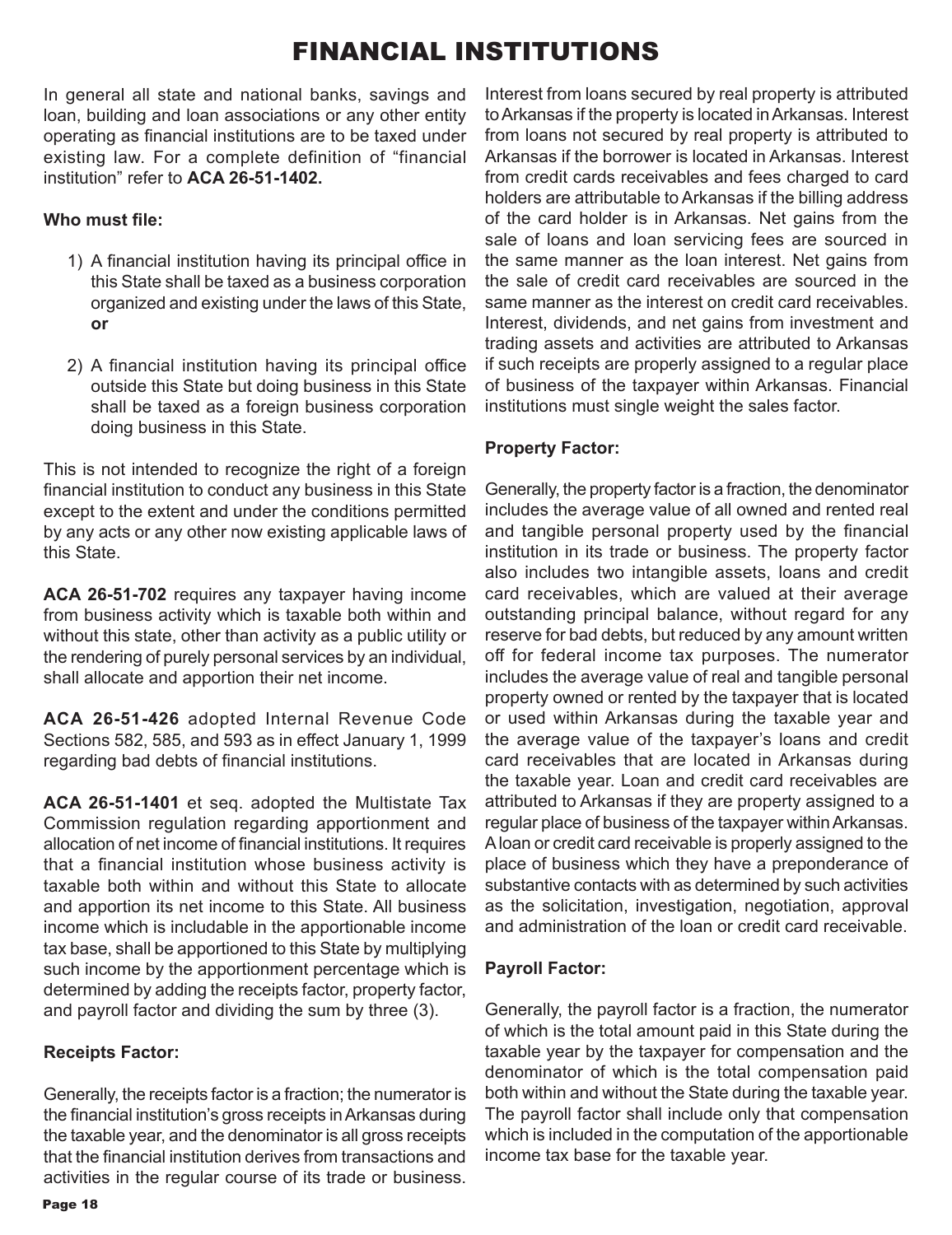### BUSINESS INCENTIVE TAX CREDITS

#### **1. Purchase of Waste Reduction, Reuse or Recycling Machinery or Equipment**

**ACA 26-51-506** provides an income tax credit equal to 30% of the cost of approved waste reduction, reuse or recycling machinery and equipment including the cost of installation. No other credit or deductions, except normal depreciation, may be claimed on that equipment. Any unused credit may be carried forward for the next three (3) succeeding tax years or until exhausted, whichever occurs first.**Act 1476 of 2013** also extends the waste reduction, reuse or recycling equipment tax credit to carry forward for a period of fourteen (14) consecutive tax years following the taxable year in which the credit originated for the Big River Steel Mill project. Income tax credits that would otherwise expire during that period shall be claimed first.

#### **2. Consolidated Incentive Act 182 of 2003**

#### **Advantage Arkansas Income Tax Credit**

**ACA 15-4-2705** provides an income tax credit for creating new jobs after the company signs a financial incentive agreement with the Arkansas Economic Development Commission. The annual payroll of the new employees must meet the payroll threshold for the county in which the business is located. The income tax credit earned is a percentage of the annual payroll of the new full-time permanent employees for a period of five (5) tax years. Unused credits may be carried forward for nine (9) tax years. The Advantage Arkansas job creation credit cannot offset more than 50% of a business's income tax liability.

#### **ArkPlus Income Tax Credit**

**ACA 15-4-2706(b)** allows the AEDC to provide a 10% income tax credit to eligible businesses based on the total investment in a new location or expansion project after signing a financial incentive agreement with AEDC. The minimum investment and payroll requirements depend on the county in which the business is located. Any unused credits may be carried forward for nine (9) tax years. The ArkPlus tax credits taken during any tax year shall not exceed fifty percent (50%) of the business's income tax liability resulting from the project or facility.

The ArkPlus incentive may be awarded by AEDC as an optional income tax credit or sales tax credit to technology based businesses that create a new payroll of at least \$250,000 and pays wages at least 175% of the state or county average hourly wage. The credit is between 2% and 8% of the total investment based on the total amount invested. Depending on the average hourly wage, the credits earned may be used to offset 50%, 75%, or 100% of the tax liability. Any unused credits may be carried forward for nine (9) tax years.

### **Research & Development with Universities Tax Credit**

**ACA 15-4-2708(a)** authorizes a business that contracts with Arkansas colleges or universities in performing research to qualify for an income tax credit as authorized by **ACA 26-51-1102(b)** equal to 33% of qualified expenses. A business must submit an application to AEDC and the Arkansas Science and Technology Authority must also approve the plan. The credit may offset 100% of the tax liability and unused credits may carry forward nine (9) tax years.

#### **In-House Research Income Tax Credit**

**ACA 15-4-2708(b)** authorizes an income tax credit to businesses that conduct "in-house" research. The credit allowed for approved in-house research is 10% of qualified expenditures. However, the maximum credit that can be earned by each business is \$10,000 per tax year and is equal to 20% of qualified expenses. The income tax credit may offset 100% of the income tax liability. Unused credits may be carried forward for nine (9) tax year.

#### **In-House Research by Targeted Business Income Tax Credit**

**ACA 15-4-2708(c)**, provides income tax credits for businesses deemed by the AEDC to fit within the six (6) business sectors classified as "targeted businesses". An eligible business may be approved for an income tax credit each year equal to 33% of the qualified research and development expenditures incurred each year for the first five (5) tax years of the financial incentive agreement. The income tax credit for research and development earned by targeted businesses may be sold. The business must make application to AEDC within one year of issuance and the credits may only be sold one time. Any unused credits may be carried forward for nine (9) years.

#### **In-House Research in Area of Strategic Value Tax Credit**

**ACA 15-4-2708(d)** authorizes an income tax credit equal to 33% of qualified research expenditures for an Arkansas taxpayer that invests in: (A) In-house research in an area of strategic value; or (B) A project under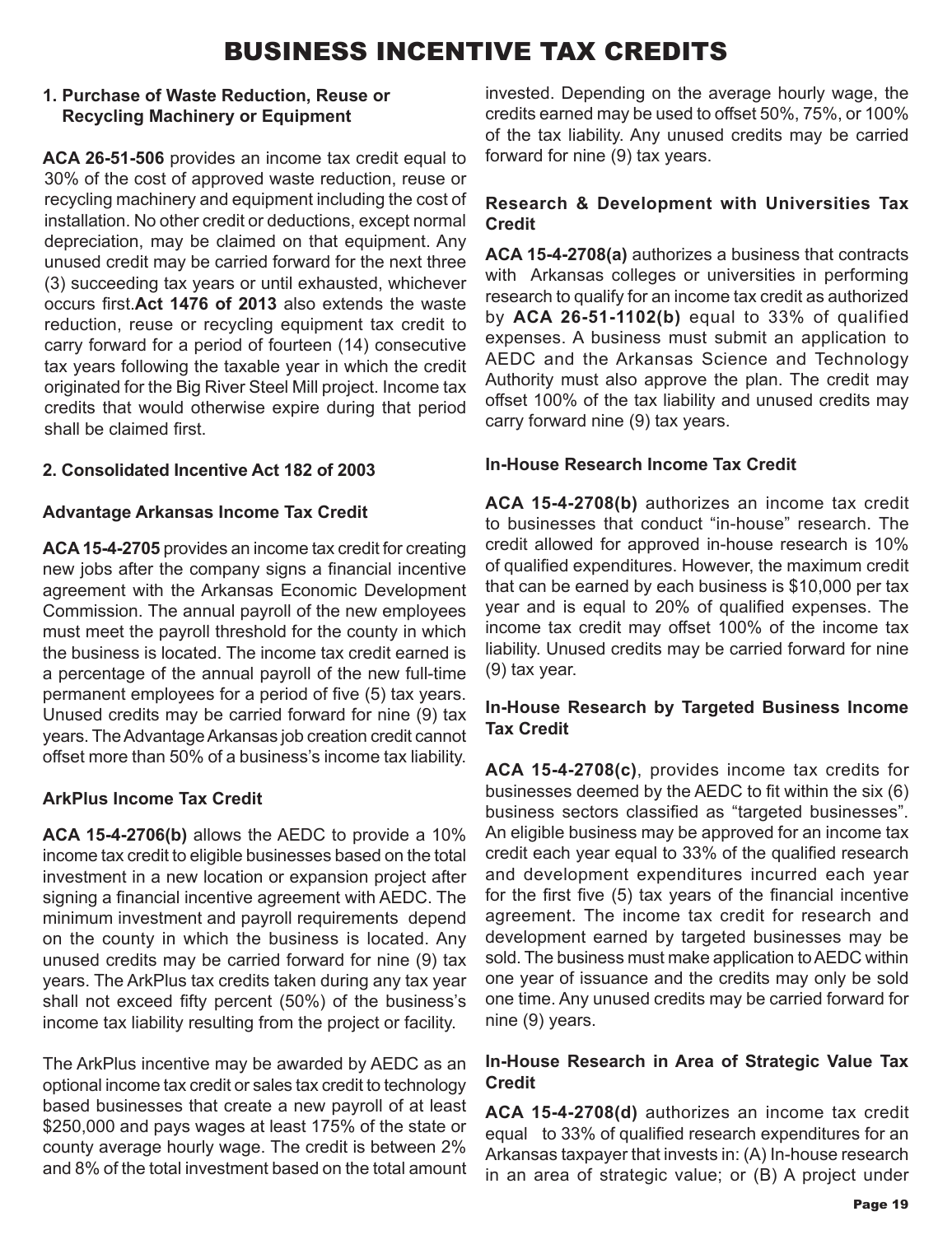the research and development programs approved by the Arkansas Science and Technology Authority. The taxpayer must apply to AEDC in order to qualify for the income tax credit. The tax credit may be earned for the first five (5) tax years following the signing of a financial incentive agreement. The maximum tax credit that may be claimed by a taxpayer under this program is \$50,000 per tax year. Any unused credits may be carried forward nine (9) tax years.

#### **Targeted Business Payroll Income Tax Credit**

**ACA 15-4-2709** provides income tax credits to "targeted businesses" approved by AEDC. Companies must pay wages that are 150% of the state or county average wage and meet requisite payroll and investment thresholds. The credits may be sold upon approval by the AEDC. The buyer of the tax credit shall be allowed the remaining carryforward of the tax credit. Any unused credits may be carried forward for a maximum of nine (9) tax years. The tax credit is equal to 10% of its annual payroll, with a cap of \$100,000 per year. The incentive may be offered for a period not to exceed five (5) tax years.

**To claim the credits authorized under the Consolidated Incentive Act, attach to the tax return a copy of the Certificate of Tax Credit issued by Tax Credits/ Special Refunds Section. For information regarding application to any of the incentives under this Act contact Arkansas Economic Development at (501) 682-1121 or their website at http:/arkansasedc.com.** 

#### **3. Equity Investment Incentive Credit**

**Act 164 of 2015** amends **ACA 15-4-3305** to provide tax credits for entities investing in eligible businesses and purchases the qualified business in calendar years 2007- 2028. The credit shall not exceed 33.33% of the actual purchase price paid for the equity interest and shall not exceed 50% of the state income or premium tax liability. The total amount of credits available to all purchasers of equity interest in a qualified business shall not exceed \$6,250,000. Any unused credit may be carried forward for a period of nine (9) tax years and in no event be carried past December 31, 2037. The application must be filed with AEDC.

#### **4. Child Care Facility**

**ACA 26-51-507** provides an income tax credit of 3.9% of the annual salary of employees employed exclusively in providing child care services if the revenue to the business does not exceed the direct operating costs of the facility. Certification of eligible childcare facilities

must be made by the Division of Childcare and Early Childhood Education. **ACA 26-51-508** provides that a business which qualifies for the refund of the Gross Receipts Tax or Compensating Use Tax under **ACA 26- 51-516** or **ACA 26-53-132** shall be allowed an income tax credit of 3.9% of the annual salary of its employees employed exclusively in providing child care service, or a \$5000 income tax credit for the first tax year the business provides its employees with a child care facility. This credit is for a business which operates a child care facility for its employees only. Any unused credit may be carried forward for the next two (2) succeeding tax years or until exhausted, whichever occurs first.

#### **5. Water Resource Conservation**

#### **All water resource conservation credits must be approved by the Arkansas Natural Resource Commission**.

(a) Water Impoundment outside and within critical areas:

**Act 1125 of 2017** amends **ACA 26-51-1005** to provide an income tax credit equal to 50% of the cost of construction and installation or restoration of water impoundments or water control structures of twenty (20) acre-feet or more designed for the purpose of storing water to be used for agricultural, commercial or industrial purposes. The credit shall not exceed the lesser of 50% of the project cost incurred or \$90,000.

The amount of tax credit allowed to each approved applicant per project shall not exceed the lesser of the amount of individual or corporate income tax otherwise due or \$9,000. Any unused credit may be carried forward for the next fifteen (15) succeeding years or until exhausted, whichever occurs first for projects beginning on or after January 1, 2017. After March 12, 2001, projects used for commercial purposes can qualify for this credit.

b) Surface Water Conversion:

1. Outside Critical Areas - **ACA 26-51-1007** provides an income tax credit that shall not exceed the lesser of 10% of the project cost incurred or \$27,000 for the reduction of ground water use by substitution of surface water for water used for industrial, commercial, agricultural or recreational purposes. The credit shall not exceed the lesser of individual or corporate income tax otherwise due or \$9,000 per project and any unused credit may be carried forward for the next two (2) succeeding tax years or until exhausted, whichever occurs first.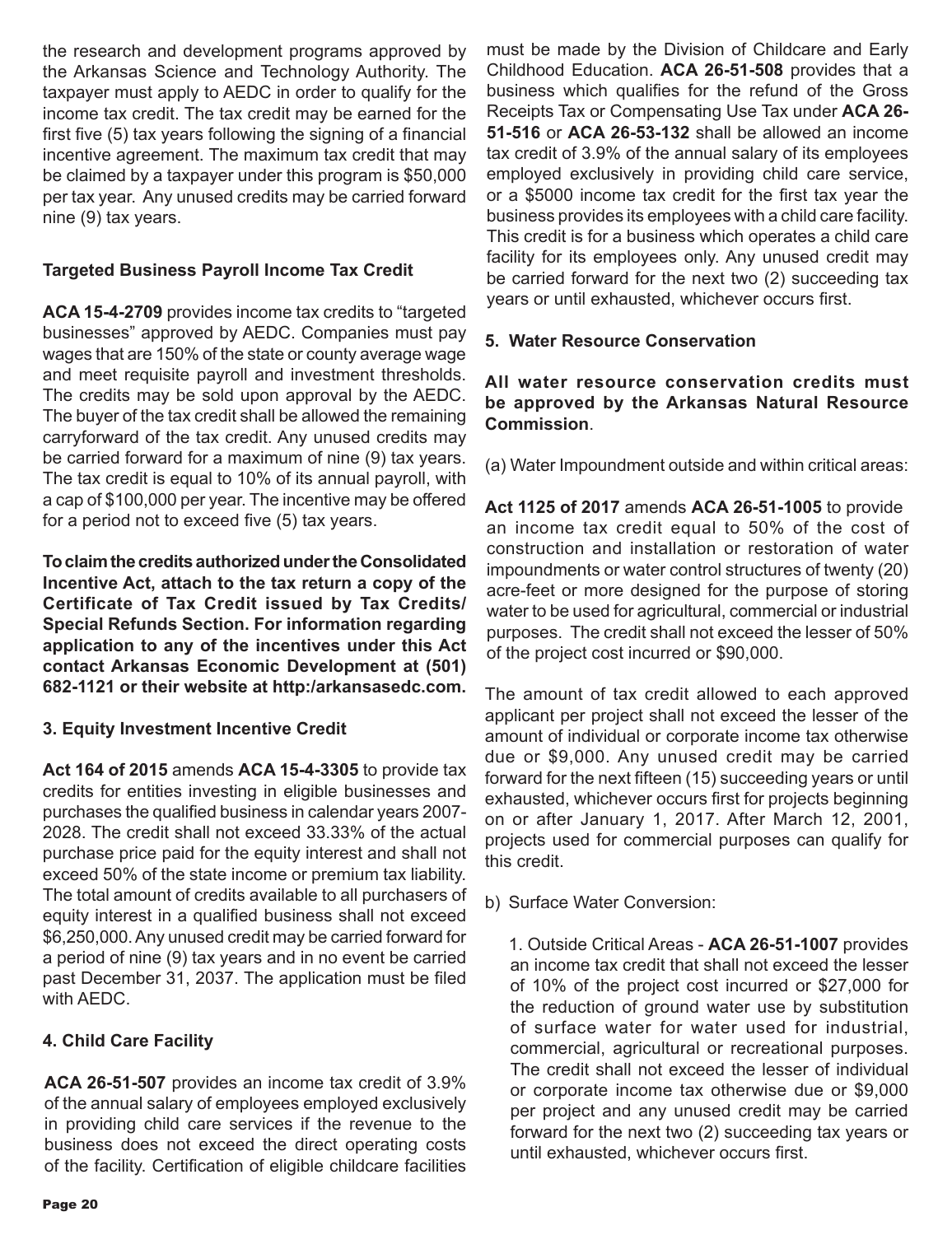2. Within Critical Areas - **ACA 26-51-1008** provides an income tax credit not to exceed the lesser of 50% of the cost incurred or \$27,000 for the reduction of groundwater use by substitution of surface water for water used for agricultural or recreational purposes. The credit shall not exceed the lesser of income tax otherwise due or \$9,000 for projects using water for agricultural or recreational purposes. For industrial or commercial projects, there shall be allowed a tax credit to each approved applicant not to exceed the lesser of 50% of the project cost incurred or \$1,000,000. The amount of tax credit allowed is the amount of individual or corporate income tax otherwise due or \$200,000. If the approved applicant is a pass-through entity the amount of tax credit that may be used for a taxable year shall not exceed the lesser of the aggregate amount of individual or corporate income tax due by all members or \$9,000. "Critical areas" means those areas so designated by the Arkansas Natural Resources Commission.

For projects approved on or after August 1,1997 and using water for industrial or commercial purposes any unused credit may be carried forward for the next four (4) succeeding tax years or until exhausted, whichever occurs first.

(c) Land Leveling for Water Conservation:

**ACA 26-51-1009** provides an income tax credit equal to 10% of the project cost incurred or \$27,000 for agricultural land leveling to conserve irrigation water. The credit shall not exceed the lesser of the amount of individual or corporate income tax otherwise due or \$9,000 per project. Any unused credit may be carried forward for the next two (2) succeeding tax years or until exhausted, whichever occurs first.

(d) Wetland and Riparian Zone Creation and Restoration and Conservation Tax Credits Act:

**ACA 26-51-1505** allows the Wetland and Riparian Zone Creation and Restoration Tax Credit amount not to exceed \$50,000 and shall equal 50% of the fair market value of the qualified property interest donation, calculated to exclude any short term capital gain under 26 U.S.C. 170(e)(1)(A) as in effect on January 1, 2009. The amount of credit shall be equal to the project costs not to exceed the lesser of income tax due or \$5,000. An eligible donor may earn only one Wetland and Riparian Zone Conservation Tax Credit per income tax year. The availability of the tax credits shall expire on December  $31<sup>st</sup>$  of the calendar year following the calendar year the tax credits used exceed \$500,000. Any unused credit may be carried forward for a maximum of nine (9) consecutive taxable years.

#### **6. Equipment Donation, Sale Below Cost or Qualified Research Expenditure & Research Park Authority**

**ACA 26-51-1102** provides an income tax credit for a taxpayer who donates or sells below cost new machinery or equipment to a qualified educational institution, or a taxpayer who has qualified research expenditures under a qualified research program. This credit is equal to 33% of the cost of the donation, sale below cost, or qualified expenditure and the credit may offset 100% of the net income tax liability. Any unused credit may be carried forward for the next nine (9) succeeding tax years or until exhausted, whichever occurs first.

**ACA 14-144-311** authorizes the creation and operation of research park authorities for the purpose of economic development, exempting the property of each research park authority from all state, county and municipal taxes including income tax, inheritance tax and estate tax. The act allows contributions to research park authorities to qualify for the credit provided by **ACA 26-51-1102.** 

#### **7. Workforce Training Credit**

**ACA 6-50-702** permits an income tax credit based on a portion of the cost of workforce training. If the training is in an Arkansas state supported educational institution, the credit allowed is the lesser of one-half (1/2) of the amount paid by the company or the hourly training cost up to \$80 per instructional hour for tax years prior to 2014 to increase to \$100 per hour for tax years beginning on or after January 1, 2014. If training is by company employees or company paid consultants, the tax credit cannot be more than \$25 per hour. There is no carryforward period for this credit. Applications for this credit are available from the AEDC at (501) 682-7675.

#### **8. Tourism Development Credit**

**ACA 15-11-509** provides an income tax credit equal to 4% of the payroll of the new full-time permanent employees working at a tourism attraction project. To be counted as a new full-time permanent employee for the purpose of qualifying for the tax credit, the employee in the position must have been an Arkansas taxpayer during the year in which the credit was earned. For projects receiving approval after March 1,1999, the credit may be applied against the approved company's income tax liability for the succeeding nine (9) tax years or until exhausted, whichever occurs first.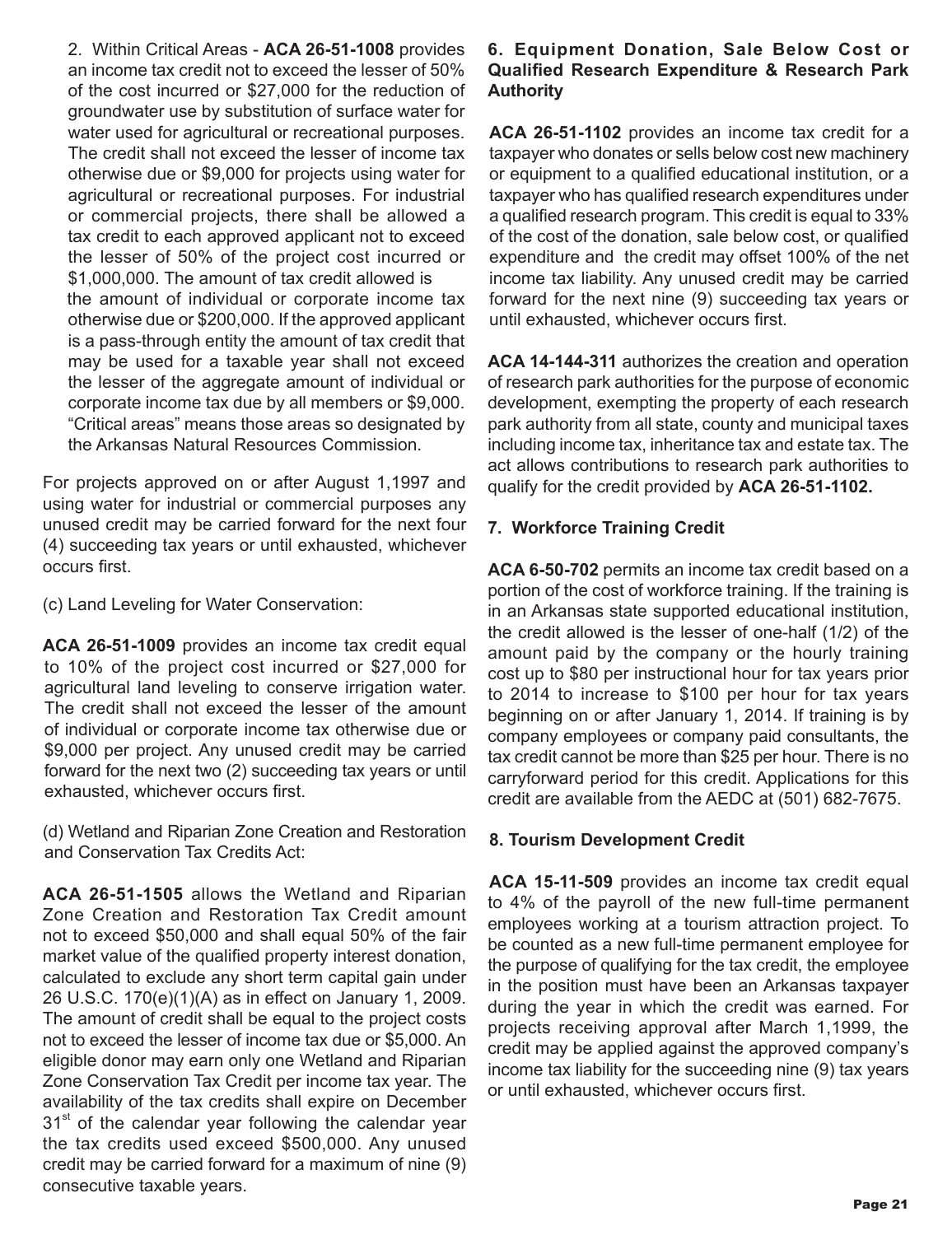#### **9. Apprenticeship Program**

**ACT 1042 of 2017** amends **ACA 26-51-509** to provide an income tax credit of \$2,000 or 10% of the wages earned by an apprentice, whichever is less, to a business participating in the United States Department of Labor apprenticeship program. The credit may not exceed the income tax otherwise due and shall not exceed \$10,000 for each corporation. Any unused credit may be carried forward for the next two (2) succeeding tax years or until exhausted, whichever occurs first. Arkansas Code Title 26, Chapter 51, Subchapter 16 is repealed.

#### **10. Tuition Reimbursement Credit**

**ACA 26-51-1902** permits an income tax credit equal to 30% of the cost of tuition reimbursed by the employer to a full-time permanent employee on or after July 30, 1999. The credit cannot exceed 25% of the business' income tax liability in any one tax year and has no carryforward provision. The employee must attend a qualified Arkansas institution. Form AR1036 must be attached to the Arkansas return in addition to Form AR1100BIC to claim this credit.

#### **11. Family Savings Initiative Credit**

**ACA 20-86-109** creates the Family Savings Initiative Act, which provides a tax credit to those taxpayers who make contributions to a designated fiduciary organization created pursuant to this act. The fiduciary will notify the Department of Human Services of the deposits which will issue a certificate to be attached to the tax return for the first year the credit is taken. The credit allowed is the lesser of the income tax due or \$25,000 per taxpayer. The total tax credit allowed for all taxpayers is \$100,000 per year. Any unused credit may be carried forward for the next three (3) succeeding tax years or until exhausted, whichever occurs first.

#### **12. Public Road Improvement**

**ACA 15-4-2306** provides a tax credit for those taxpayers who contribute to the "Public Roads Incentive Fund" for the improvement of public roads. The credit is limited to 33% of the total contributions made to the fund and in any tax year is limited to 50% of the net Arkansas tax liability after all other credits have been taken. Any unused credit can be carried forward for the next three (3) succeeding tax years or until the credit is exhausted, whichever occurs first. This program is administered by the AEDC.

#### **13. Low Income Housing Credit**

**ACA 26-51-1702** provides an income or premium tax credit for a taxpayer owning an interest in a qualified low income building which is approved through the Arkansas Development Finance Authority. The tax credit is computed by multiplying the Federal Low Income Housing Tax Credit for the qualified project by 20%.The credit may not exceed \$250,000 or the income or annual premium tax otherwise due. Any unused credit may be carried forward for the next five (5) succeeding tax years or until exhausted, whichever occurs first.

#### **14. Purchase of Equity in a Capital Development Company**

**ACA 15-4-1026** allows the original purchaser of an equity interest in a Capital Development Company in calendar years 2003-2015 to be entitled to an income or annual premium tax credit equal to 33.33% of the actual purchase price, limited to 50% of the net Arkansas income or premium tax liability in any one tax year. No capital development company shall enter into an agreement or commitment for the purchase by any person of equity interests in the capital development company on or after July 1, 2007. Any unused credit may be carried forward for the next succeeding tax year and annually thereafter for a total of eight (8) years succeeding the year in which the equity interest was purchased or until exhausted, whichever occurs first. In no event may the credit be allowed for any tax year ending after December 31, 2021.

#### **15. Affordable Neighborhood Housing Tax Credit**

**ACA 15-5-1301** et seq. provides an income or annual premium tax credit for any business firm engaged in providing affordable housing which is approved through the Arkansas Development Finance Authority. The tax credit is limited to 30% of the total amount invested in affordable housing assistance activities. The credit may not exceed \$750,000 or the income or premium tax otherwise due in any taxable year. Any unused credit may be carried forward for the next five (5) succeeding tax years or until exhausted, whichever occurs first.

#### **16. Coal Mining Tax Credit**

**ACA 26-51-511** provides an income or annual premium tax credit of \$2.00 per ton of coal mined, produced or extracted on each ton of coal mined in Arkansas in a tax year. An additional credit of \$3.00 per ton will be allowed for each ton of coal mined in Arkansas in excess of 50,000 tons in a tax year. The credit can only be earned if the coal is sold to an electric generation plant for less than \$40 per ton excluding freight charges. The credit expires five (5) tax years following the tax year in which the credit was earned.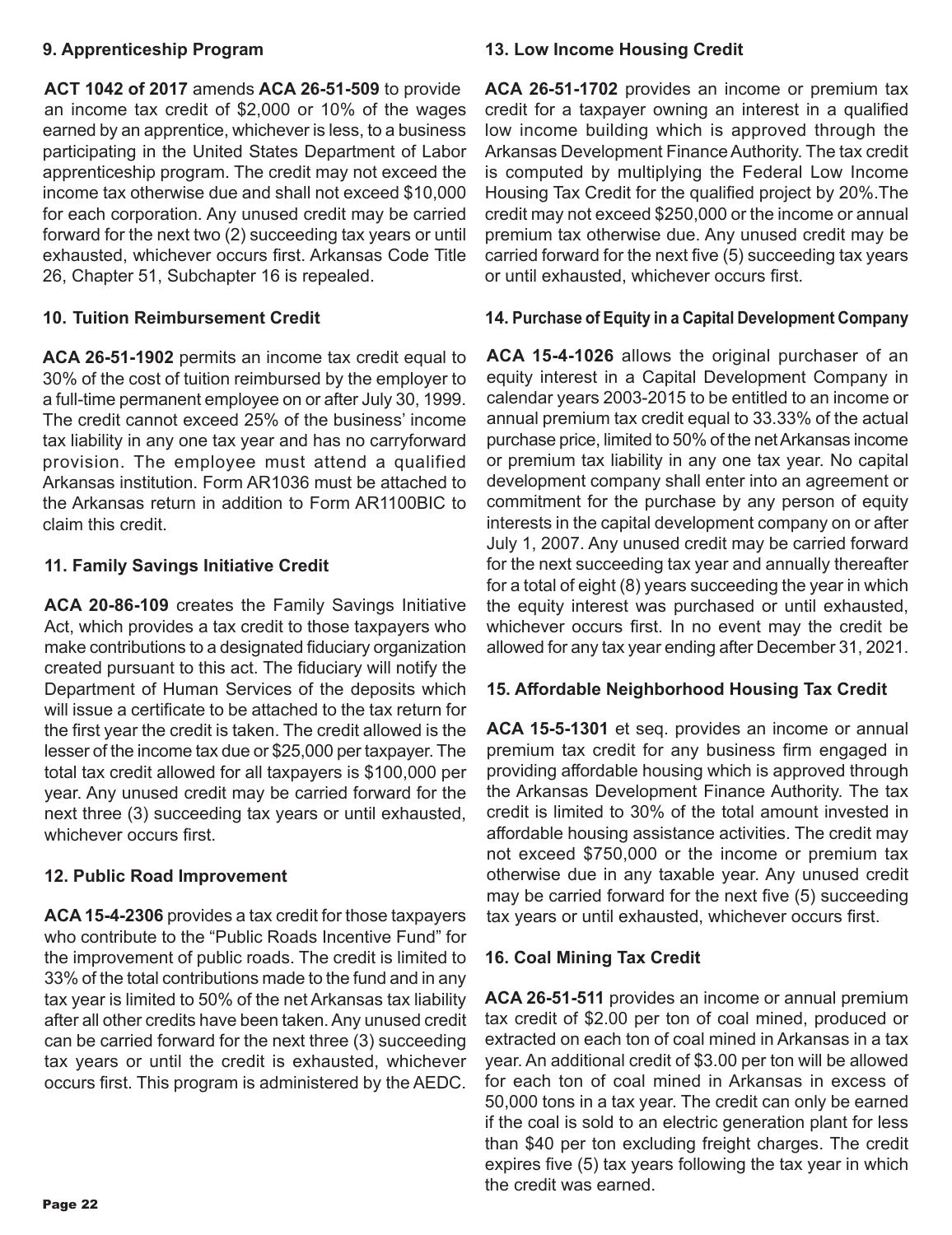#### **17. Venture Capital Investment Credit**

**ACA 15-5-1401** et seq. provides an income tax credit up to \$10 million per fiscal year as recommended by the Arkansas Development Finance Authority and approved by the State Board of Finance. The credit may not exceed the income tax otherwise due and is non-refundable. Any unused credit may be carried forward for five (5) succeeding tax years after the tax year in which the credit was first earned

#### **18. Rice Straw Tax Credit**

**ACA 26-51-512** allows an income tax credit in the amount of \$15.00 for each ton of rice straw over 500 tons that is purchased by an Arkansas taxpayer who is the end user of the straw (person processing, manufacturing, generating energy or producing ethanol). The amount of the credit is limited to 50% of the income tax due for the tax year. Any unused credit may be carried forward for ten (10) consecutive tax years following the tax year the credit was earned and is effective for tax years beginning on or after January 1, 2006.

#### **19. Delta Geotourism Incentive Act**

The Delta Geotourism Incentive Act of 2007 as amended allows an income tax credit equal to 25% of an investment of up to \$250,000 in a geotourism supporting business, a tourism attraction or tourism supporting business project that attracts out of state visitors in an economically distressed area of the Lower Mississippi River Delta in Arkansas. Application must be made to the Tax Credits Section of the Department of Finance and Administration and must also be approved by the Arkansas Department of Parks and Tourism. The credit may be transferred to another tourism related business in Arkansas upon approval by DFA and Parks and Tourism. The minimum investment to qualify for the credit is \$25,000 and a transferee of a credit must invest a minimum of \$100,000 in a tourism related business project in Arkansas. Unused tax credits may be carried forward five (5) taxable years after the year the credit is earned or until exhausted, whichever occurs first. The credit expires and no credit may be established for a tax year ending after December 31, 2021.

#### **20. Arkansas Historic Rehabilitation Income Tax Credit**

**Act 393 of 2017 amends ACA 26-51-2204** to create a credit for qualified rehabilitation expense in an amount equal to 25% of the total incurred by a person, firm or corporation subject to state income tax or an insurance company paying annual premium to complete a certified rehabilitation project up to the first \$500,000 of expenses

on income producing property or \$100,000 on nonincome producing property for project that starts on or after January 1, 2009. For projects starting on or after July 1, 2017, up to \$1,600,000 of qualified rehabilitation expenses on income producing property. The credit may offset 100% of income or annual premium tax due. Any unused credit shall be carried forward for five (5) tax years. **Act 567 of 2015** changes the sunset date to be extended from December 31, 2015 to December 31, 2027 and no credit may be established after December 31, 2027.

#### **21. Arkansas Central Business Improvement District Rehabilitation and Development Investment Tax Credit**

**ACA 26-51-2407** amends Arkansas Code 26, Chapter 51 to add Subchapter 24, to establish an investment tax credit equal to 25% for a qualified rehabilitation or development expenditure incurred for a qualified project up to the first \$500,000 on income producing property or \$200,000 on non-income producing property with a minimum investment of \$30,000. The total credit will be issued for up to \$1,000,000 in any one fiscal year on a first come, first serve basis. The credit may be transferred, sold or assigned only one (1) time and will offset up to 100% of the state income tax due. Any unused tax credit may carryforward for five (5) consecutive taxable years or until exhausted whichever occurs first. This act will take effect only if the Chief Fiscal Officer of the State certifies that sufficient funds are available. The credit will not be funded for tax year 2018. If it is determined that funding is available the act will be effective for tax years beginning on or after January 1 of the year following the certification and continue for a period of two (2) years.

The Business and Incentive Tax Credit forms and instructions may be obtained from:

> Department of Finance and Administration Tax Credit/Special Refunds Section P O Box 1272 Little Rock, AR 72203-1272 or call (501) 682-7106 website: **www.dfa.arkansas.gov**

**NOTE: On any credit issued to a taxpayer that is sold/ transferred to another taxpayer, the owner of the credit must contact the issuing agency and request a Transfer Document. The issuing agency will send a copy of the approved transfer documents to the Tax Credit Section upon completion of the sale/transfer. For verification purposes, the taxpayer claiming the credit should attach a copy of this document to the return claiming the credit.**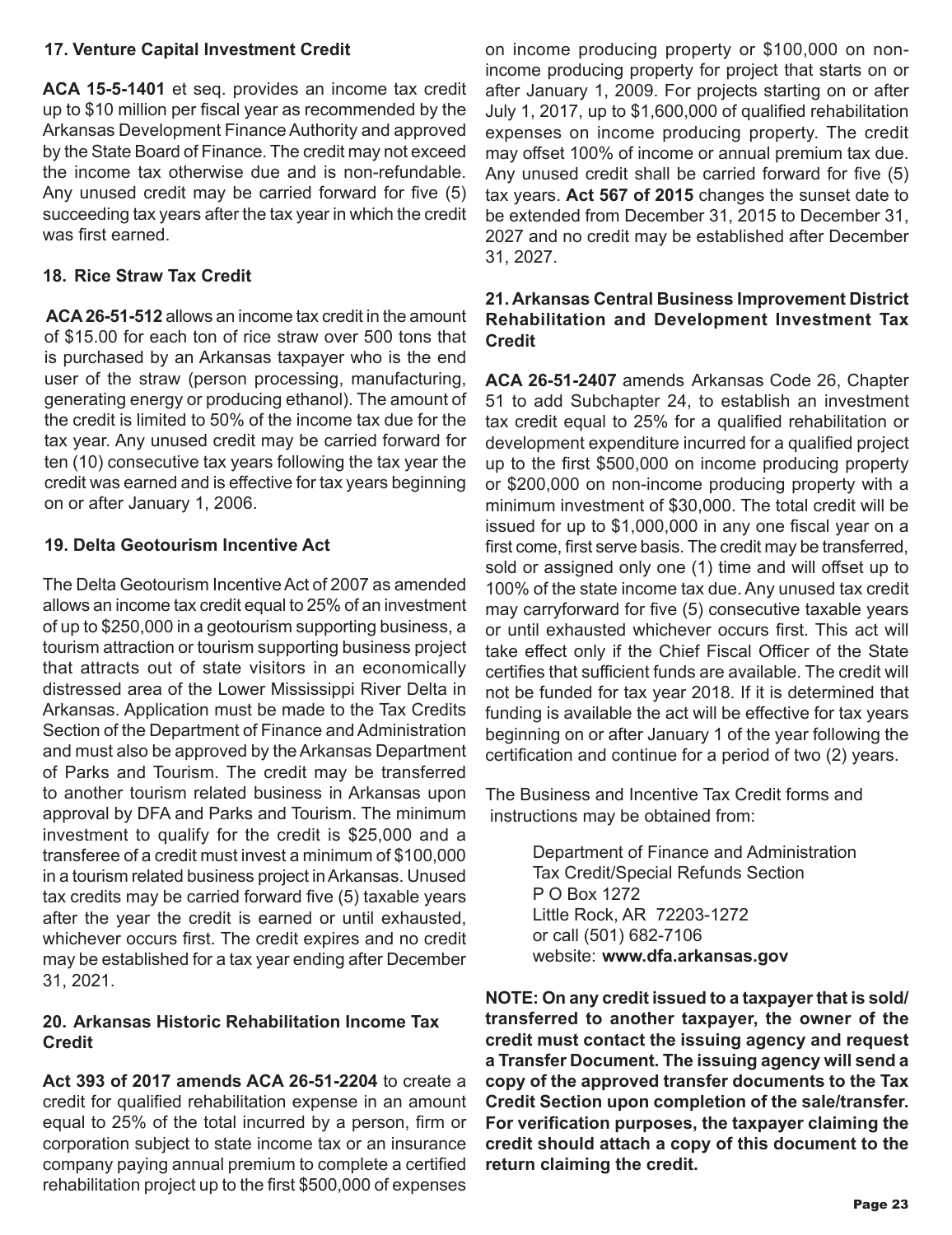**ACA 26-51-303** provides exemption from income taxation for certain types of organizations.

The Non-Profit Corporation Act of 1993 sets out filing requirements of the Secretary of State as well as action to be taken for receiving recognition of income tax exempt status by the Arkansas Revenue Division. Guidelines for filing with the Secretary of State may be obtained by contacting that office at:

| Telephone numbers: | $(501)$ 682-3409 |  |  |  |
|--------------------|------------------|--|--|--|
|                    | (888) 233-0325   |  |  |  |

#### Website: **www.sos.arkansas.gov**

Non-Profit corporations, unincorporated groups or associations shall be eligible to receive Arkansas income tax exempt status upon submitting proper documentation and application to:

> Arkansas Department of Finance and **Administration**  Corporation Income Tax Section P O Box 919 Little Rock, AR 72203-0919 Telephone number (501) 682-4775

The following information must be submitted for review in determining income tax exempt status:

- A) Organizations with an IRS Ruling letter:
	- 1) Copy of IRS Ruling letter.
	- 2) Copy of pages 1 and 2 of IRS Form 1023 or 1024.
	- 3) Statement declaring Arkansas Code exemption.

B) Organizations without an IRS Ruling letter:

- 1) Arkansas Form AR1023CT.
- 2) Copy of Articles of Incorporaton, Article of Association,copy of Trust Indenture or Agreement.
- 3) Copy of Bylaws.

Income derived from investments made by nonprofit organizations which is not for the sole purpose of providing pension and annuity benefits to members should be reported on Form AR1100CT. Attach a copy of the applicable federal form.

Page 24 Exemption from income taxation does not apply to Sales Tax exemption. For Sales Tax forms or procedures, please refer to the website at **www.dfa.arkansas.gov,** or phone (501) 682-1895.

## **Exempt Organizations Small Business (S) Corporations**

For tax years beginning on or after January 1, 2018. ACA 26-51-409(b)(2) requires corporations that have elected Subchapter S treatment for federal tax purposes must file Subchapter S returns for Arkansas income tax purposes for the same tax year.

- 1) It is treated as a Small Business Corporation with the Internal Revenue Service (IRS).
- 2) It has no more than 100 shareholders. Members of a family (and their estates) are treated as one shareholder for this requirement. All other persons are treated as separate shareholders.
- 3) It must be a corporation organized or created under the laws

 of the United States or a state or territory or it is a similar association taxed as a corporation.

- 4) Its shareholders are individuals, estates and certain trusts described in IRC 1361.
- 5) It has no nonresident alien shareholders.
- 6) It has only one class of stock.
- 7) It is not an ineligible corporation as defined in IRC 1361.
- 8) Banks may elect S Corporation status even though the bank stock is owned by an individual's IRA rather than the individual.

**A corporation that is treated as Qualified Subchapter S Subsidiary (QSSS) for federal purposes is not allowed to file a separate Arkansas corporation return. Instead, the federal parent of any QSSS doing business in Arkansas must file an Arkansas return and report the Arkansas activity of the QSSS.**

All shareholders are required to file Arkansas Individual income tax returns or be included in a composite return. Please refer to the 2018 Subchapter S tax instructions for details on filing as an S corporation. **Act 434 of 2017 repeals ACA 256 51-413(b).**

For tax years beginning January 1, 2018 it will no longer be necessary to file a separate Subchapter S election for Arkansas. Taxpayers will file a federal S return and an S state return. Federal Subchapter S filers will no longer be able to file an Arkansas C corporation return.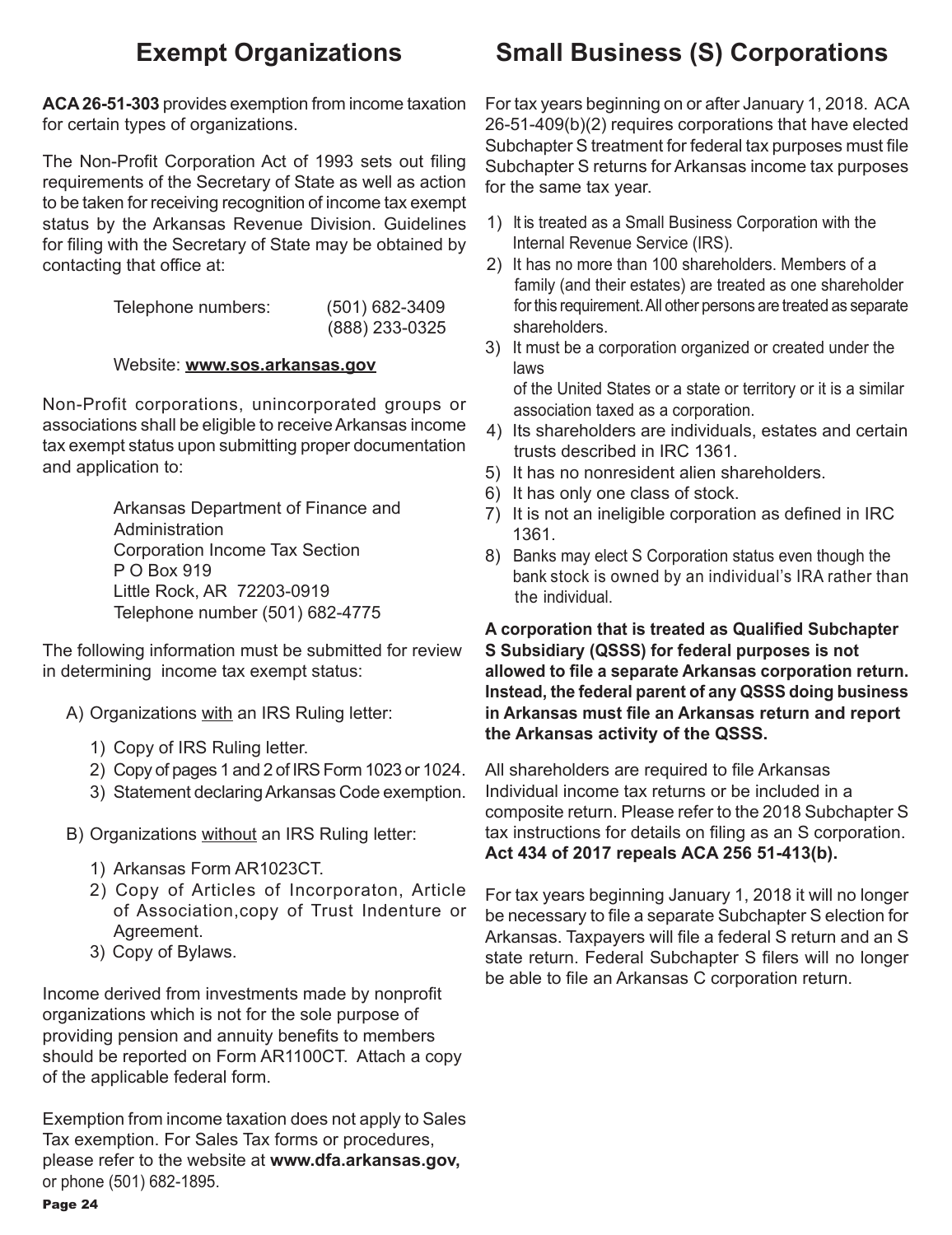The annual income tax return of a small business corporation is to be submitted on Arkansas Form AR1100S and should be submitted to:

> Department of Finance and Administration Corporation Income Tax Manager P. O. Box 919 Little Rock, AR 72203-0919

Physical address: 1816 West 7th Street Room 2250 Little Rock, AR 72201

Telephone number: (501) 682-4775 Website: **www.dfa.arkansas.gov**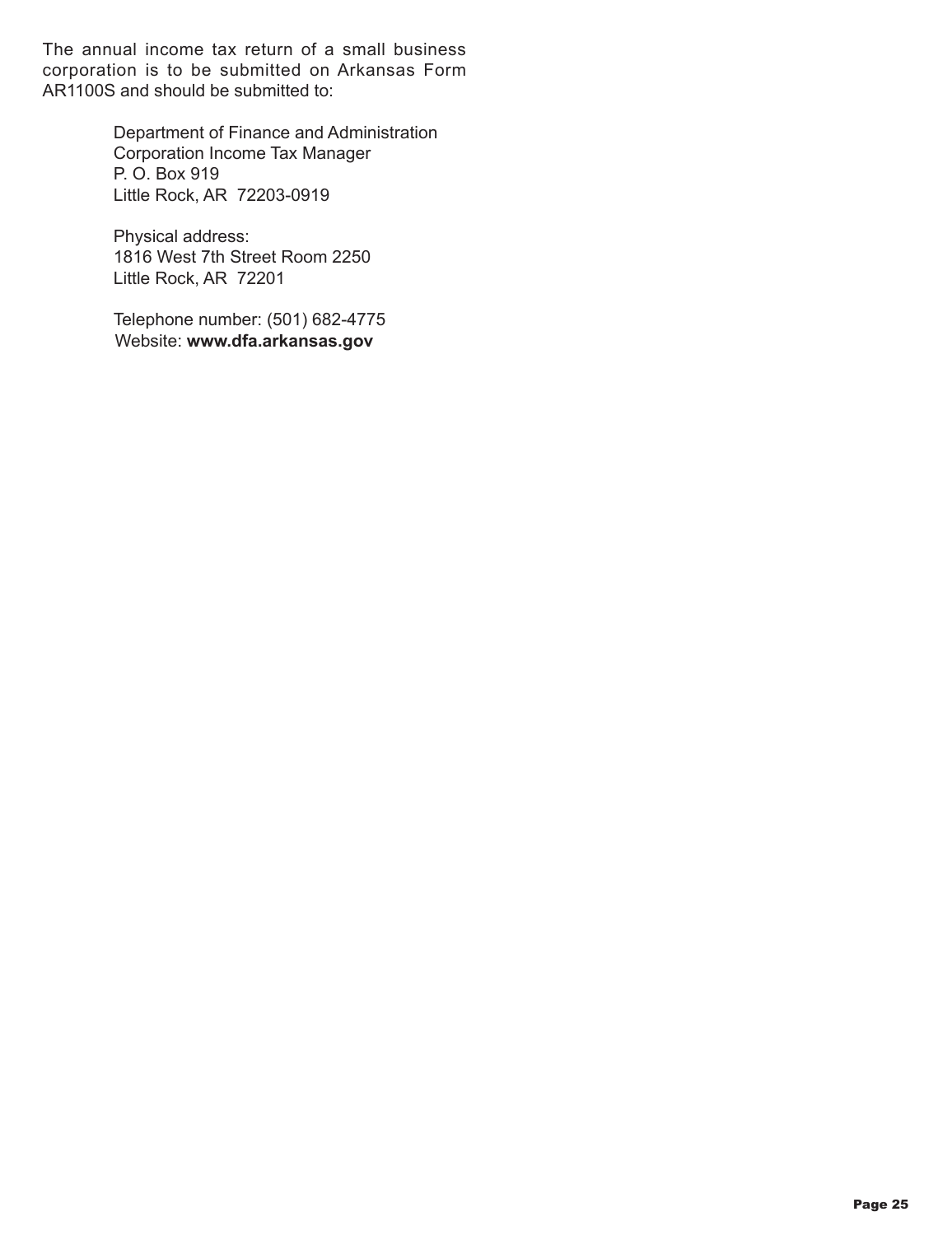### CORPORATION INCOME TAX TABLE

#### 1. Find your income from Line 30; Enter tax on Line 31.

|                | <b>IF YOUR INCOME IS</b> |             |                | IF YOUR INCOME IS |             | IF YOUR INCOME IS |                  |             |
|----------------|--------------------------|-------------|----------------|-------------------|-------------|-------------------|------------------|-------------|
| AS             | <b>BUT</b>               | <b>YOUR</b> | AS             | <b>BUT</b>        | <b>YOUR</b> | AS                | <b>BUT</b>       | <b>YOUR</b> |
| <b>MUCH</b>    | LESS                     | <b>TAX</b>  | <b>MUCH</b>    | LESS              | <b>TAX</b>  | <b>MUCH</b>       | LESS             | <b>TAX</b>  |
| AS             | THAN                     | IS          | AS             | <b>THAN</b>       | <b>IS</b>   | AS                | <b>THAN</b>      | IS          |
| $\theta$       | 100                      | $\mathbf 0$ | 5,000          | 5,100             | 71          | 10,000            | 10,100           | 212         |
| 100            | 200                      | 1           | 5,100          | 5,200             | 73          | 10,100            | 10,200           | 215         |
| 200            | 300                      | 3           | 5,200          | 5,300             | 75          | 10,200            | 10,300           | 218         |
| 300            | 400                      | 4           | 5,300          | 5,400             | 77          | 10,300            | 10,400           | 221         |
| 400            | 500                      | 5           | 5,400          | 5,500             | 79          | 10,400            | 10,500           | 224         |
| 500            | 600                      | 6           | 5,500          | 5,600             | 81          | 10,500            | 10,600           | 227         |
| 600            | 700                      | 7           | 5,600          | 5,700             | 83          | 10,600            | 10,700           | 230         |
| 700            | 800                      | 8           | 5,700          | 5,800             | 85          | 10,700            | 10,800           | 233         |
| 800            | 900                      | 9           | 5,800          | 5,900             | 87          | 10,800            | 10,900           | 236         |
| 900            | 1,000                    | 10          | 5,900          | 6,000             | 89          | 10,900            | 11,000           | 239         |
| 1,000          | 1,100                    | 11          | 6,000          | 6,100             | 92          | 11,000            | 11,100           | 243         |
| 1,100          | 1,200                    | 12          | 6,100          | 6,200             | 95          | 11,100            | 11,200           | 248         |
| 1,200          | 1,300                    | 13          | 6,200          | 6,300             | 98          | 11,200            | 11,300           | 253         |
| 1,300          | 1,400                    | 14          | 6,300          | 6,400             | 101         | 11,300            | 11,400           | 258         |
| 1,400          | 1,500                    | 15          | 6,400          | 6,500             | 104         | 11,400            | 11,500           | 263         |
| 1,500          | 1,600                    | 16          | 6,500          | 6,600             | 107         | 11,500            | 11,600           | 268         |
| 1,600          | 1,700                    | 17          | 6,600          | 6,700             | 110         | 11,600            | 11,700           | 273         |
| 1,700          | 1,800                    | 18          | 6,700          | 6,800             | 113         | 11,700            | 11,800           | 278         |
| 1,800          | 1,900                    | 19          | 6,800          | 6,900             | 116         | 11,800            | 11,900           | 283         |
| 1,900          | 2,000                    | 20          | 6,900          | 7,000             | 119         | 11,900            | 12,000           | 288         |
| 2,000          | 2,100                    | 21          | 7,000          | 7,100             | 122         | 12,000            | 12,100           | 293         |
| 2,100          | 2,200                    | 22          | 7,100          | 7,200             | 125         | 12,100            | 12,200           | 298         |
| 2,200          | 2,300                    | 23          | 7,200          | 7,300             | 128         | 12,200            | 12,300           | 303         |
| 2,300          | 2,400                    | 24          | 7,300          | 7,400             | 131         | 12,300            | 12,400           | 308         |
| 2,400          | 2,500                    | 25          | 7,400          | 7,500             | 134         | 12,400            | 12,500           | 313         |
| 2,500          | 2,600                    | 26          | 7,500          | 7,600             | 137         | 12,500            | 12,600           | 318         |
| 2,600          | 2,700                    | 27          | 7,600          | 7,700             | 140         | 12,600            | 12,700           | 323         |
| 2,700          | 2,800                    | 28          | 7,700          | 7,800             | 143         | 12,700            | 12,800           | 328         |
| 2,800          | 2,900                    | 29          | 7,800          | 7,900             | 146         | 12,800            | 12,900           | 333         |
| 2,900          | 3,000                    | 30          | 7,900          | 8,000             | 149         | 12,900            | 13,000           | 338         |
| 3,000          | 3,100                    | 31          | 8,000          | 8,100             | 152         | 13,000            | 13,100           | 343         |
| 3,100          | 3,200                    | 33          | 8,100          | 8,200             | 155         | 13,100            | 13,200           | 348         |
| 3,200          | 3,300                    | 35          | 8,200          | 8,300             | 158         | 13,200            | 13,300           | 353         |
| 3,300          | 3,400                    | 37          | 8,300          | 8,400             | 161         | 13,300            | 13,400           | 358         |
| 3,400          | 3,500                    | 39          | 8,400          | 8,500             | 164         | 13,400            | 13,500           | 363         |
| 3,500          | 3,600                    | 41          | 8,500          | 8,600             | 167         | 13,500            | 13,600           | 368         |
| 3,600          | 3,700                    | 43          | 8,600          | 8,700             | 170         | 13,600            | 13,700           | 373         |
| 3,700          | 3,800                    | 45          | 8,700          | 8,800             | 173         | 13,700            | 13,800           | 378         |
| 3,800          | 3,900                    | 47          | 8,800          | 8,900             | 176         | 13,800            | 13,900           | 383         |
| 3,900          | 4,000                    | 49          | 8,900          | 9,000             | 179         | 13,900            | 14,000           | 388         |
| 4,000<br>4,100 | 4,100<br>4,200           | 51          | 9,000          | 9,100<br>9,200    | 182<br>185  | 14,000<br>14,100  | 14,100<br>14,200 | 393         |
| 4,200          | 4,300                    | 53<br>55    | 9,100<br>9,200 | 9,300             | 188         | 14,200            | 14,300           | 398<br>403  |
| 4,300          | 4,400                    | 57          | 9,300          | 9,400             | 191         | 14,300            | 14,400           | 408         |
| 4,400          | 4,500                    | 59          | 9,400          | 9,500             | 194         | 14,400            | 14,500           | 413         |
| 4,500          | 4,600                    | 61          | 9,500          | 9,600             | 197         | 14,500            | 14,600           | 418         |
| 4,600          | 4,700                    | 63          | 9,600          | 9,700             | 200         | 14,600            | 14,700           | 423         |
| 4,700          | 4,800                    | 65          | 9,700          | 9,800             | 203         | 14,700            | 14,800           | 428         |
| 4,800          | 4,900                    | 67          | 9,800          | 9,900             | 206         | 14,800            | 14,900           | 433         |
| 4,900          | 5,000                    | 69          | 9,900          | 10,000            | 209         | 14,900            | 15,000           | 438         |